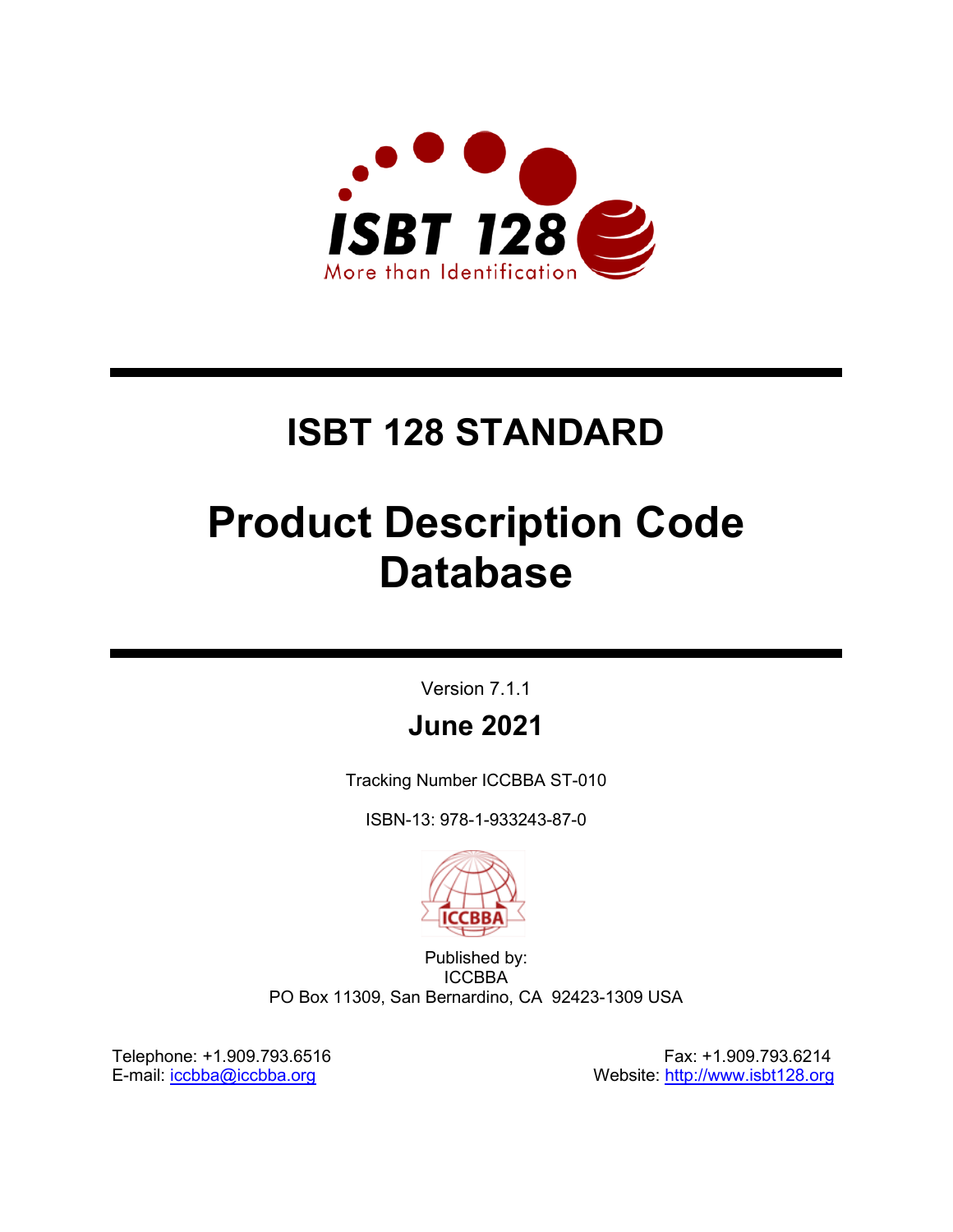#### **COPYRIGHT, WARRANTY, AND LIABILITY NOTICE**

Copyright 2021. ISBT 128 is not in the public domain and is protected by law. Implementation of ISBT 128 requires the end-user to register with ICCBBA and to pay an annual license fee. License fees are established by the ICCBBA Board of Directors to cover the expenses of maintaining and extending ISBT 128, and making available current versions of documents and database tables.

Any use of this document, or the accompanying database tables, by other than registered organizations, or facilities that have obtained their computer software from a registered and licensed developer, is strictly forbidden. Copying any portion of the Standard, or of any accompanying database table, either in electronic or other format, without express written permission from ICCBBA is strictly forbidden. Posting of any portion of the Standard, or of any accompanying database tables, to any online service by anyone other than ICCBBA is strictly forbidden.

ICCBBA provides no representation or warranty that the Licensee's use of ISBT 128 is suitable for any particular purpose and the selection, use, efficiency and suitability of ISBT 128 is the sole responsibility of the Licensee.

ICCBBA's liability is limited to that specified in the ICCBBA License Agreement which is available on the ICCBBA website. Under no circumstances shall ICCBBA's liability to licensee or any third party under any theory or cause of action exceed the current annual license fee payable by the licensee to ICCBBA hereunder, and ICCBBA will in no circumstances be liable for any direct or indirect damages whatsoever, including without limitation special, incidental, consequential, or punitive damages or damages for loss of data, business or goodwill or any other consequential losses of any nature arising from the use of ISBT 128 or the marks.

This document may be translated, without written permission, provided that the translation indicates that it is a translation from an ICCBBA copyrighted document and that ICCBBA is not responsible for the accuracy of the translation.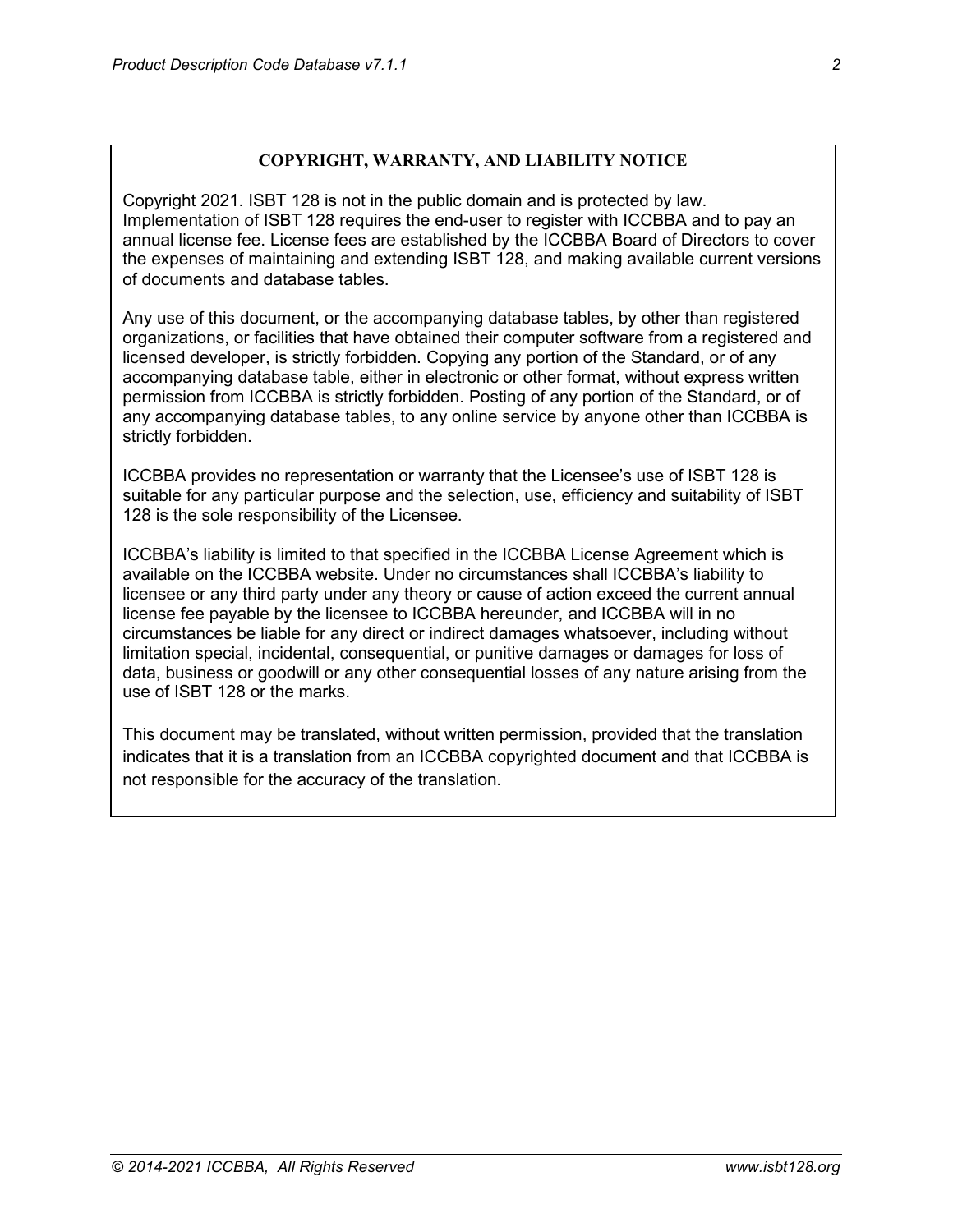#### Editor Erwin Cabana Technical Manager, ICCBBA

#### **Standards Committee**

| John Armitage, Prof, BSc, PhD           | United Kingdom                  |
|-----------------------------------------|---------------------------------|
| Paul Ashford, MSc, CEng, CSci           | <b>ICCBBA</b>                   |
| Wayne Bolton, BAppSc, MAppSc            | Australia                       |
| Suzanne Butch, MA, MT(ASCP)SBB          | United States of America        |
| Erwin Cabana, BA                        | <b>ICCBBA</b>                   |
| Mónica Freire, BS                       | <b>ICCBBA</b>                   |
| Jørgen Georgsen, MD                     | <b>Denmark</b>                  |
| Mario Muon, MD                          | Portugal                        |
| Stefan Poniatowski, BSc, MIBMS          | Australia                       |
| Leigh Sims Poston, BS, MT(ASCP)         | <b>United States of America</b> |
| Ineke Slaper-Cortenbach, PhD            | The Netherlands                 |
| Zbigniew Szczepiorkowski, MD, PhD, FCAP | United States of America        |
| Izabela Uhrynowska-Tyszkiewicz, MD, PhD | Poland                          |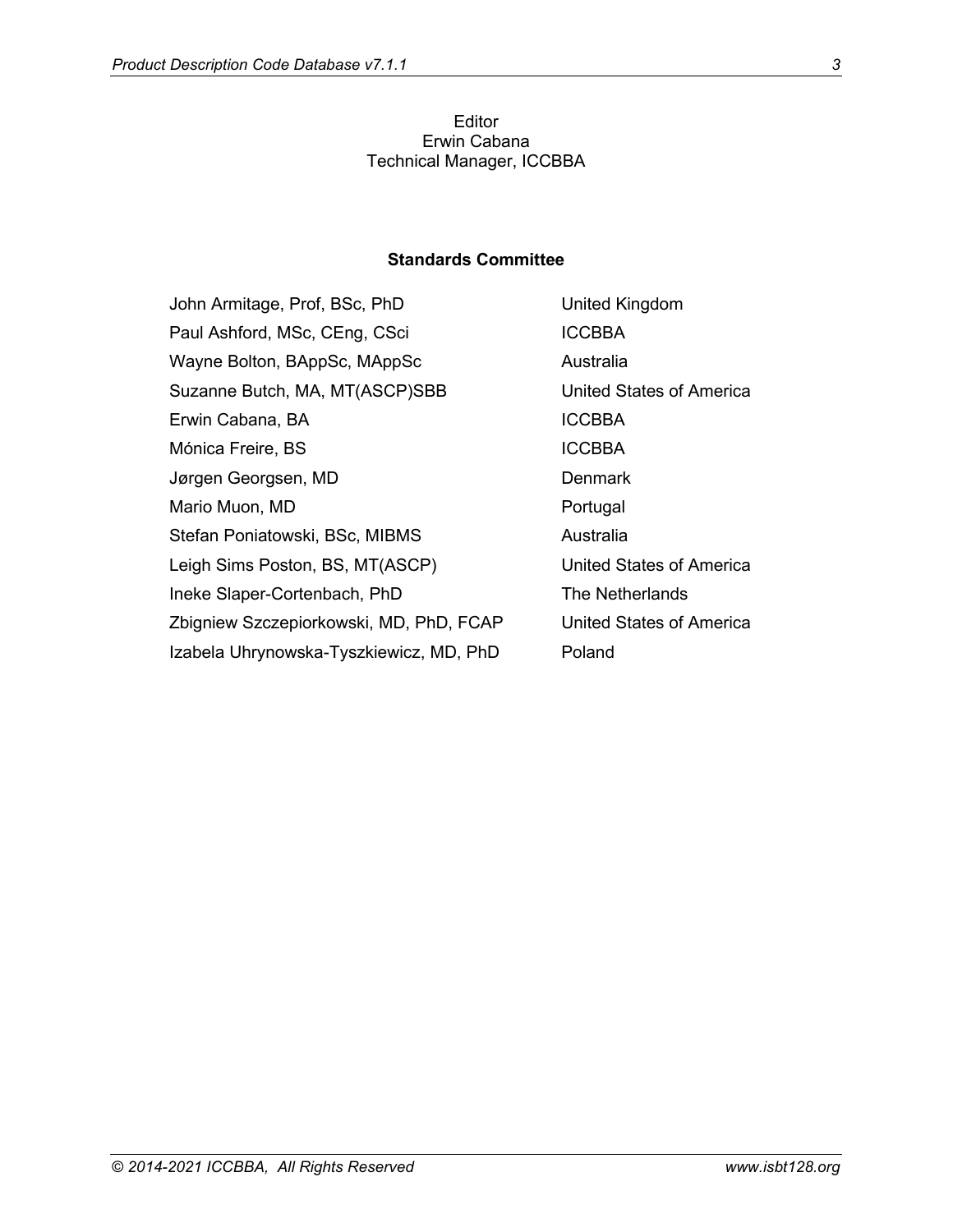# **Table of Contents**

| $\mathbf{1}$ |       |  |  |
|--------------|-------|--|--|
|              | 1.1   |  |  |
|              | 1.2   |  |  |
|              | 1.3   |  |  |
|              | 1.4   |  |  |
|              | 1.5   |  |  |
|              | 1.6   |  |  |
|              | 1.7   |  |  |
| $2^{\circ}$  |       |  |  |
|              | 2.1   |  |  |
|              | 2.1.1 |  |  |
|              | 2.1.2 |  |  |
|              | 2.2   |  |  |
|              | 2.2.1 |  |  |
|              | 2.2.2 |  |  |
|              | 2.3   |  |  |
|              | 2.3.1 |  |  |
|              | 2.3.2 |  |  |
|              | 2.4   |  |  |
|              | 2.4.1 |  |  |
|              | 2.4.2 |  |  |
|              | 2.5   |  |  |
|              | 2.5.1 |  |  |
|              | 2.6   |  |  |
|              | 2.6.1 |  |  |
|              |       |  |  |
|              | 2.7   |  |  |
|              | 2.7.1 |  |  |
|              | 2.7.2 |  |  |
|              | 2.8   |  |  |
|              | 2.8.1 |  |  |
|              | 2.8.2 |  |  |
|              | 2.9   |  |  |
| 3            |       |  |  |
|              | 3.1   |  |  |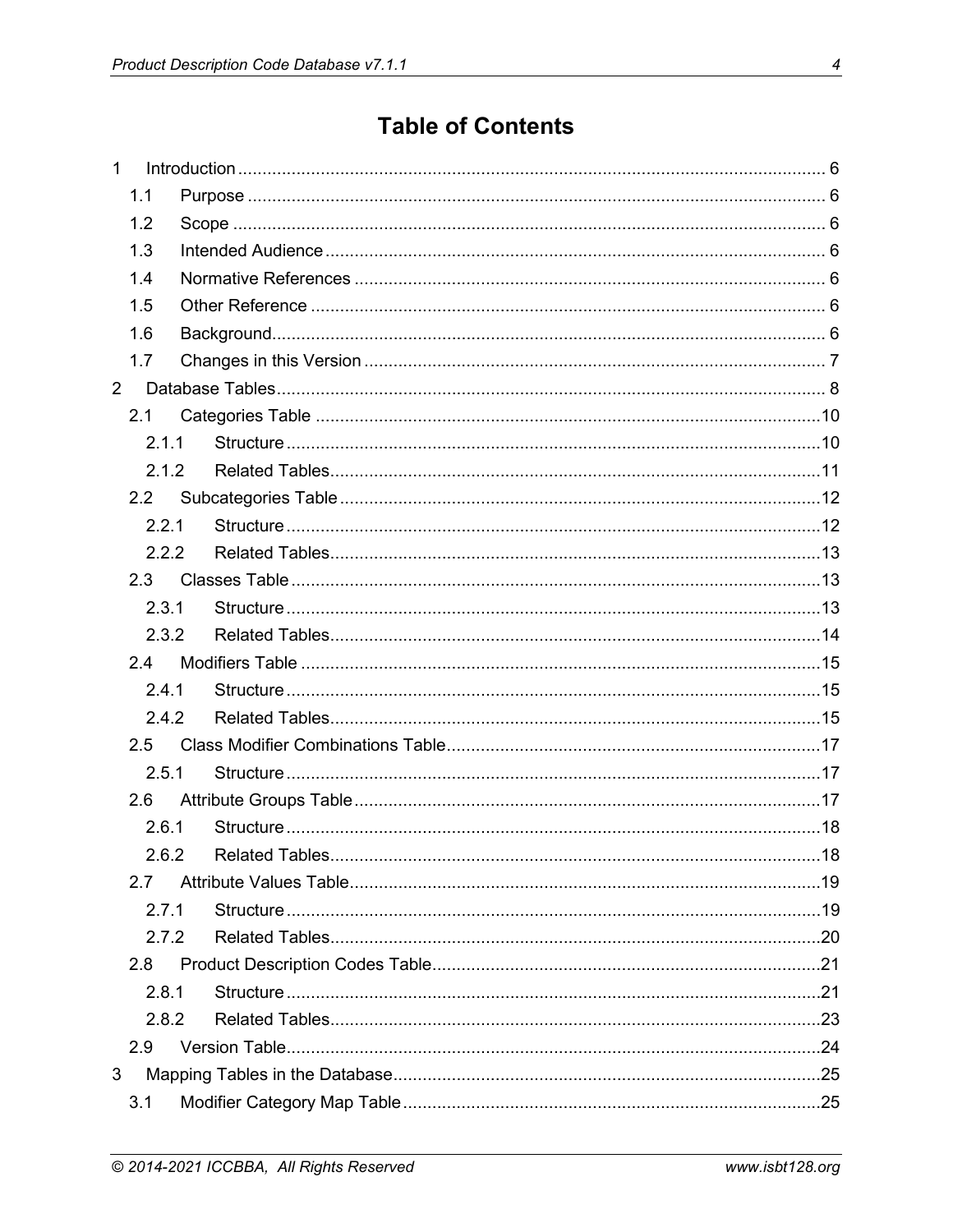# **Tables**

| Table 9 Class Modifier Combinations Table Field Definitions [RT051] 17 |  |
|------------------------------------------------------------------------|--|
|                                                                        |  |
|                                                                        |  |
|                                                                        |  |
|                                                                        |  |
|                                                                        |  |
|                                                                        |  |
|                                                                        |  |
|                                                                        |  |
|                                                                        |  |
|                                                                        |  |
|                                                                        |  |
|                                                                        |  |
|                                                                        |  |
|                                                                        |  |

# **Figures**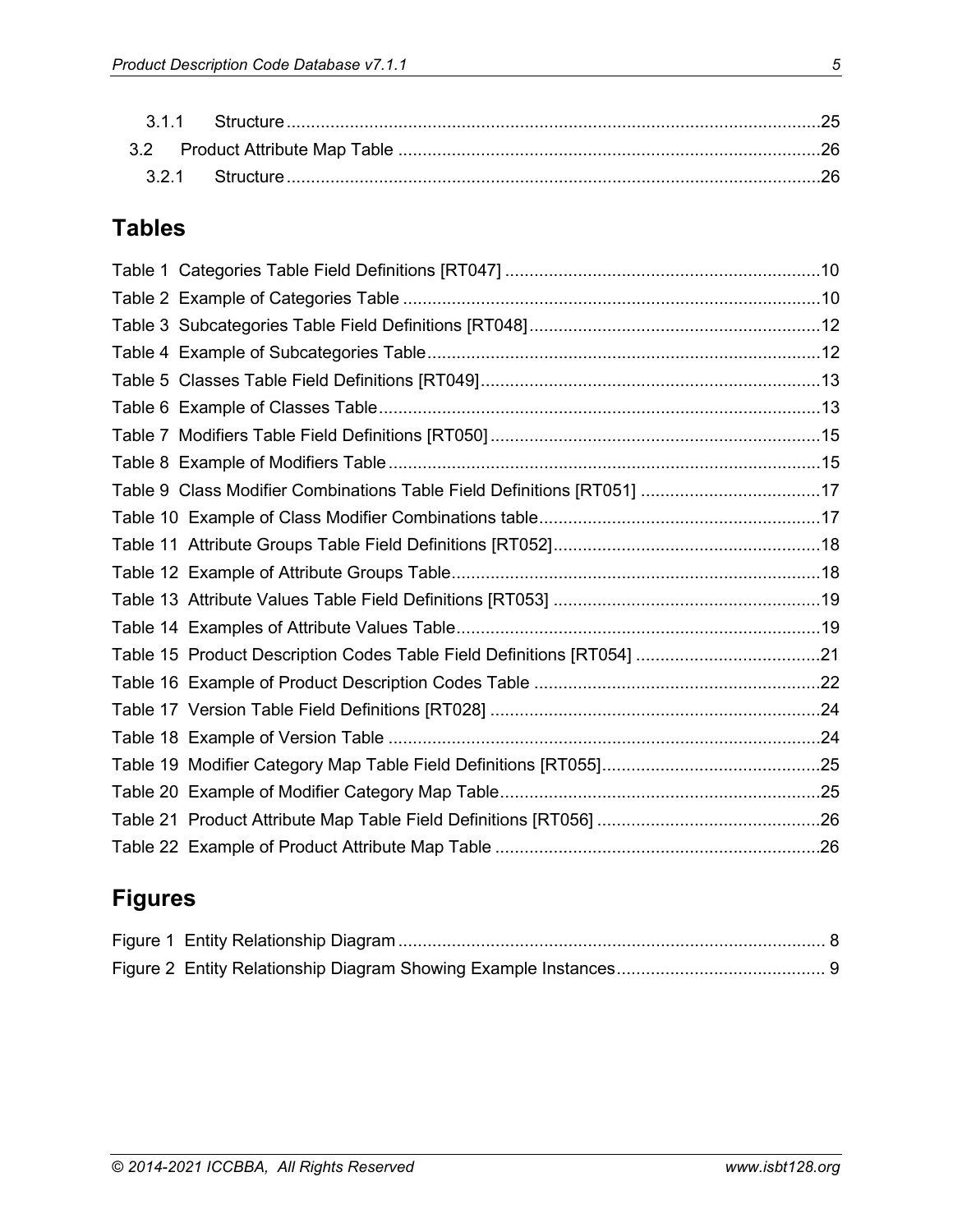# **1 Introduction**

# <span id="page-5-1"></span><span id="page-5-0"></span>**1.1 Purpose**

The purpose of this document is to provide specifications and guidance for the use of the ISBT 128 Product Description Code Database. This database has been restructured to allow for better information management and more coding options.

# <span id="page-5-2"></span>**1.2 Scope**

This document describes the structure of the Product Description Code Database. It provides reference tables for the characteristics of each table comprising the database and describes the relationships between each of the database tables.

# <span id="page-5-3"></span>**1.3 Intended Audience**

The intended audience of this document is software developers and staff (management, information technology, quality, validation, and laboratory) at facilities using ISBT 128.

# <span id="page-5-4"></span>**1.4 Normative References**

*ISBT 128 Standard Technical Specification*

### <span id="page-5-5"></span>**1.5 Other Reference**

ICCBBA Website (www.isbt128.org)

### <span id="page-5-6"></span>**1.6 Background**

The ISBT 128 Product Description Code Database structure was extensively updated in 2015 to support the expanding scope of ISBT 128. The revised structure of the database may not affect all existing ISBT 128 software. Existing software that only utilizes the ISBT 128 Product Description code should not be affected. The Product Description codes themselves have not been redefined or restructured.

The product hierarchy has the following levels:

Category relates to the highest level of distinction and is related to the first one or two characters of the Product Description code as indicated in the ISBT 128 Technical Specification. The Category code is the means to group products under general headings such as blood, cellular therapy, tissues, etc.

The Subcategory is a new level which potentially allows a level of classification between the Category and Class. An example may be the Blood Components Category which could have in the future Subcategories of Red Blood Cells, Platelets, and Plasma.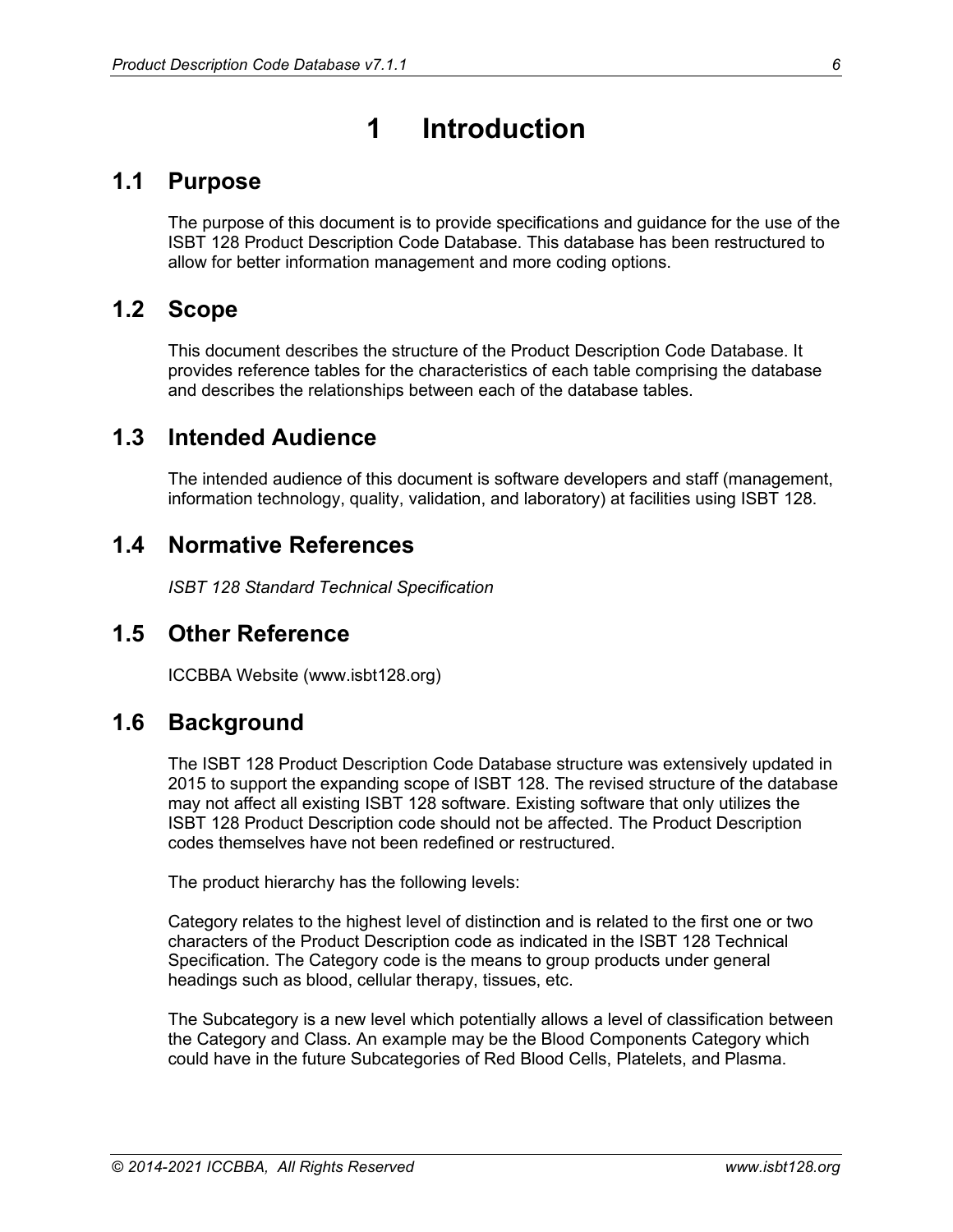The Class level is the highest level of description used in labeling. Examples of ISBT 128 Class names are Red Blood Cells; HPC, Cord Blood; Dermis; Cornea.

Below the Class level products are further described using Modifiers and/or Attributes.

The database design supports biovigilance and activity reporting by having hierarchical categorizations of product types and by providing associations of Attributes to those product types.

# <span id="page-6-0"></span>**1.7 Changes in this Version**

The following table indicates the changes between Version 7.1.0 and Version 7.1.1.

| Version 7.1.0<br>Chapter,<br>Section,<br>Table, or<br>Figure | Version 7.1.1<br>Chapter,<br>Section,<br>Table, or<br>Figure | Change               | Rationale             |
|--------------------------------------------------------------|--------------------------------------------------------------|----------------------|-----------------------|
| <b>Tables 1, 3,</b>                                          | <b>Tables 1, 3,</b>                                          | Revised the table    | To provide a more     |
| 5, 7, 9, 11,                                                 | 5, 7, 9, 11,                                                 | names to incorporate | appropriate naming    |
| 13, 15, 17,                                                  | 13, 15, 17,                                                  | "Field Definitions"  | convention to reflect |
| 19, 21                                                       | 19, 21                                                       | within their names.  | their purpose.        |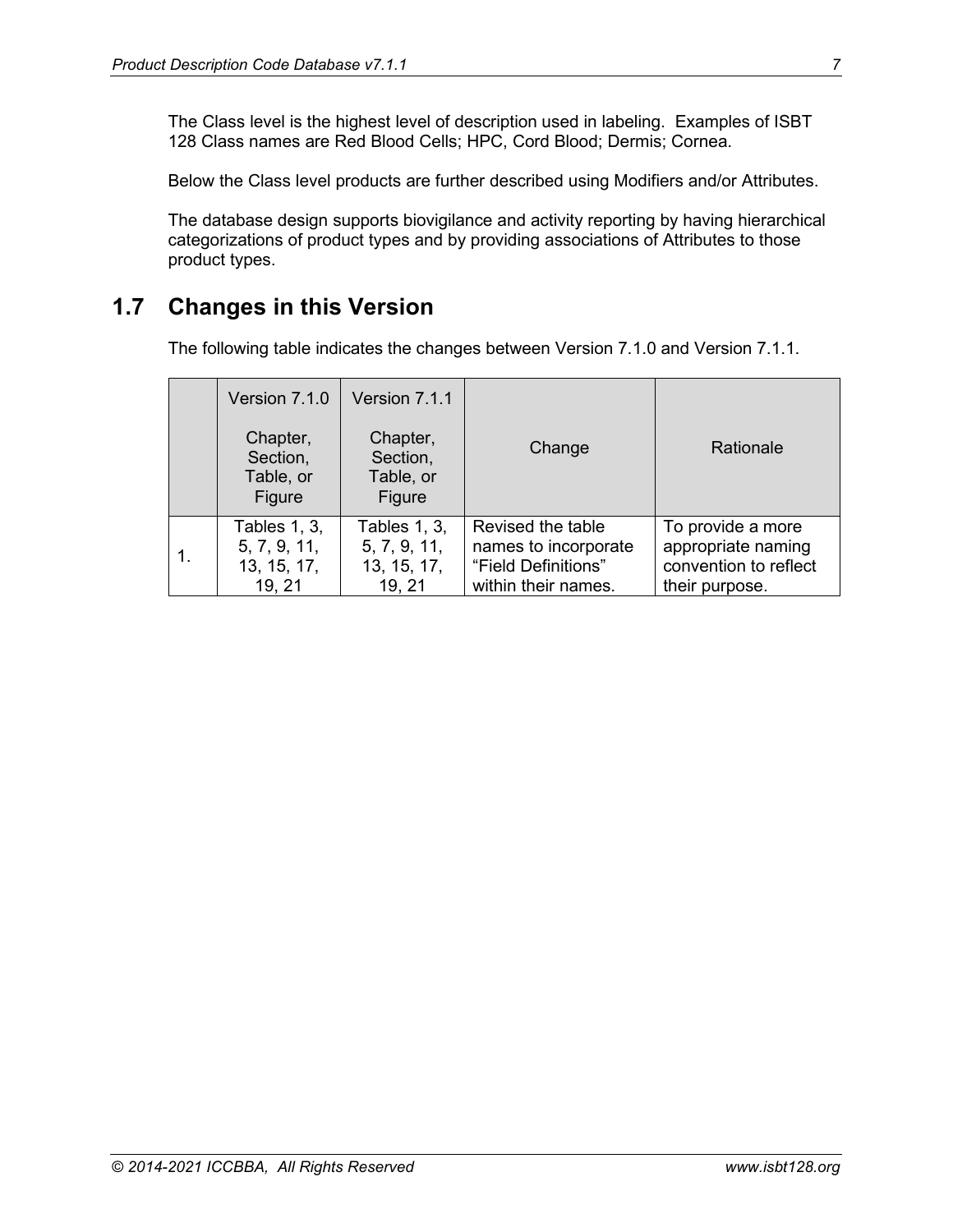# **2 Database Tables**

<span id="page-7-0"></span>[Figure 1](#page-7-1) shows the entities and relationships within the database. Entities are shown as boxes and represented in the database as tables. The arrows indicate the relationship between entities. The arrow ends indicate whether the relationship is one (single headed) or many (double headed). For example, in the figure below, a Category can map to many Subcategories. However, a Subcategory can map to only one Category.

<span id="page-7-1"></span>

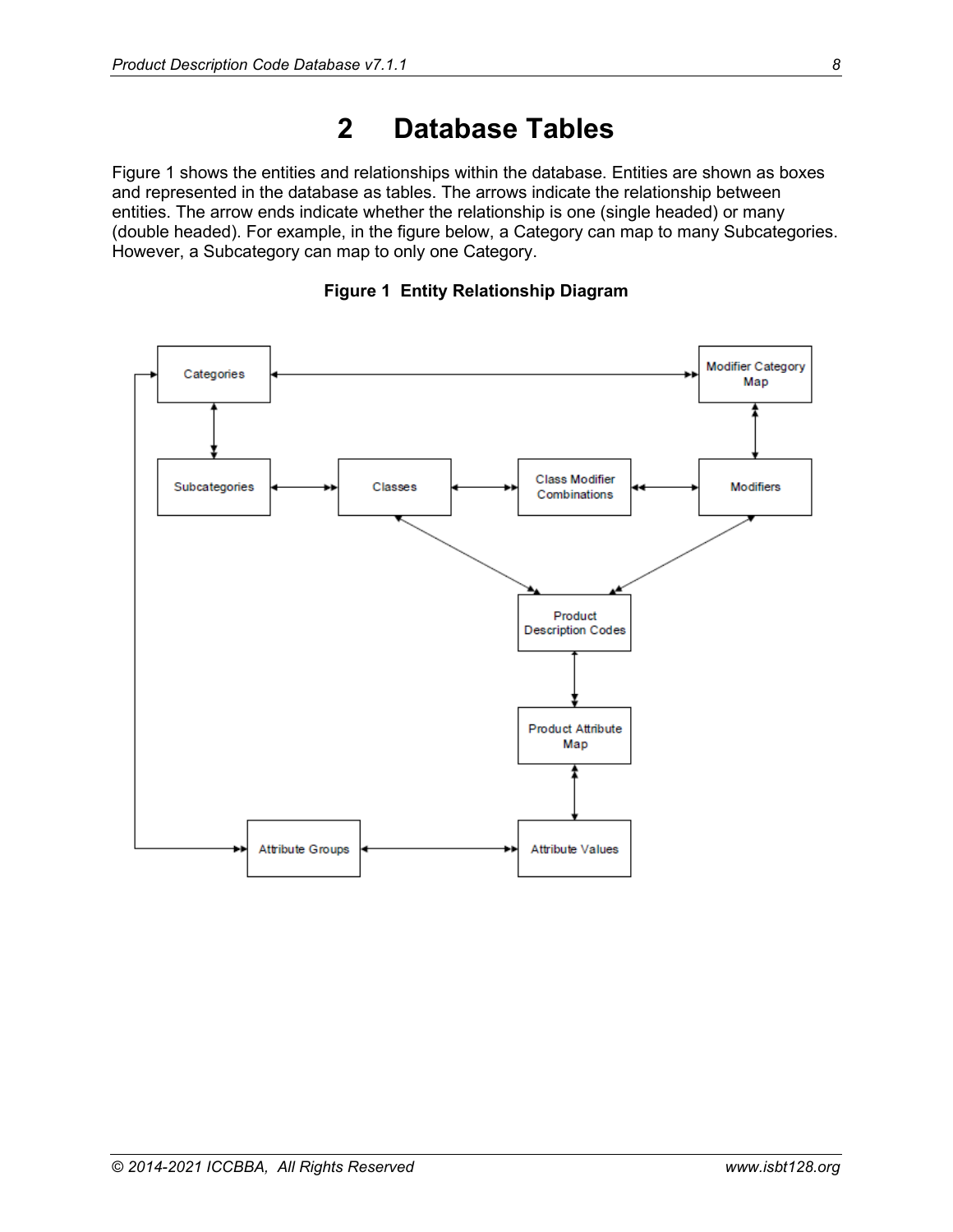<span id="page-8-0"></span>

**Figure 2 Entity Relationship Diagram Showing Example Instances**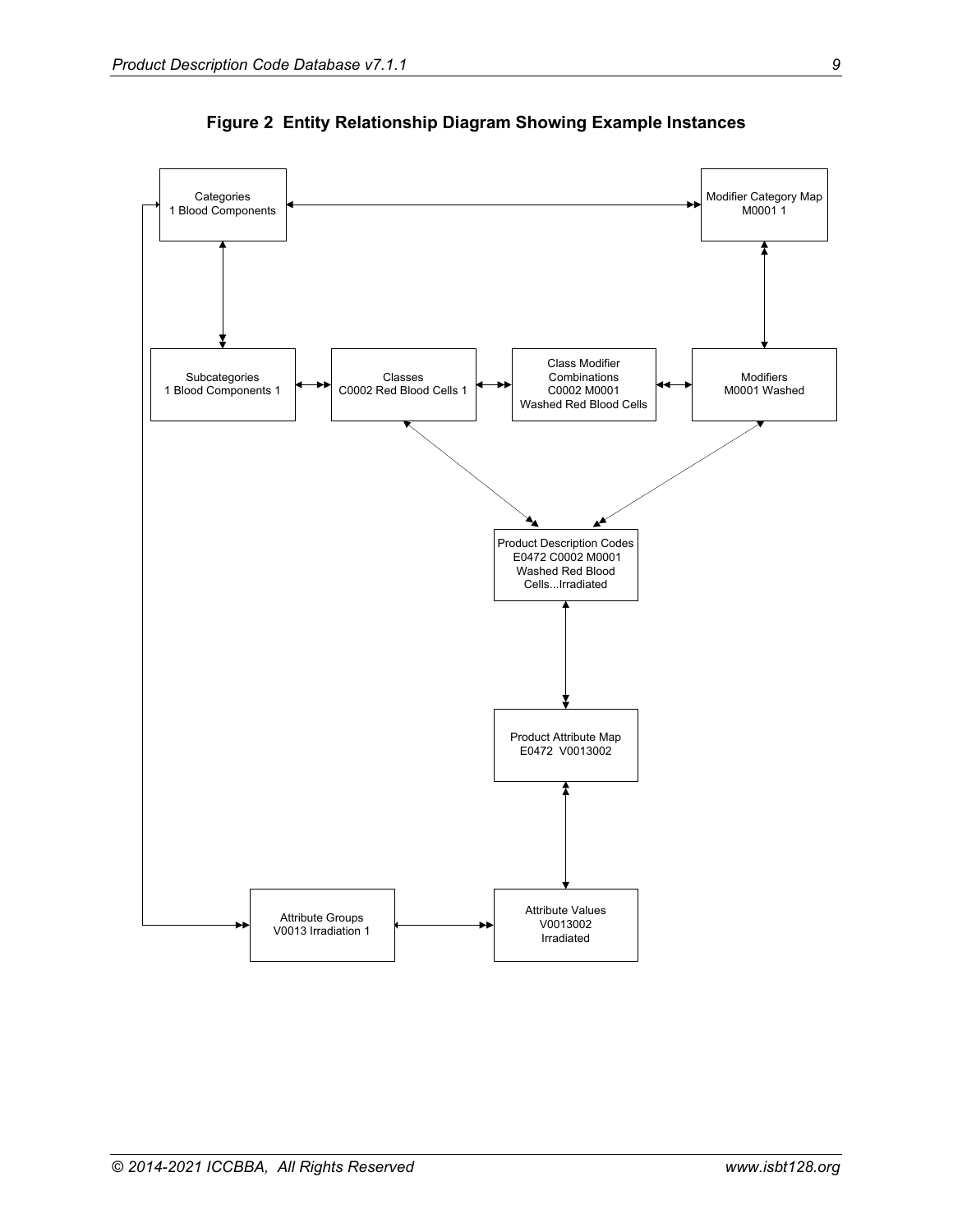# <span id="page-9-0"></span>**2.1 Categories Table**

Categories define the highest level of categorization within the database and correspond to the fields of practice supported by ISBT 128: blood, cells, tissue, ocular tissue, reproductive tissue, organs, other blood products, and other therapies.

The Categories table lists product Categories and assigns each a unique Category number (Cat No). The Category number is used in other tables to associate values with a Category.

### <span id="page-9-1"></span>**2.1.1 Structure**

<span id="page-9-3"></span><span id="page-9-2"></span>

| <b>Field</b><br><b>Name</b> | <b>Field</b><br><b>Type</b> | <b>Field</b><br><b>Size</b> | Description of Information in this Field |
|-----------------------------|-----------------------------|-----------------------------|------------------------------------------|
| Cat No                      | Number                      | n/a                         | Key field sequence number.               |
| Category                    | Text                        | 255                         | Text description of the Category.        |

#### **Table 1 Categories Table Field Definitions [RT047]**

#### **Table 2 Example of Categories Table**

| <b>Categories Table</b> |                             |  |
|-------------------------|-----------------------------|--|
| <b>Cat No</b>           | <b>Category</b>             |  |
| 1                       | <b>Blood Components</b>     |  |
| 2                       | <b>Cellular Therapy</b>     |  |
| 3                       | <b>Tissues</b>              |  |
| 4                       | <b>Other Blood Products</b> |  |
| 5                       | Ocular                      |  |
| 6                       | <b>Other Therapies</b>      |  |
| 7                       | Organs                      |  |
| 8                       | Reproductive                |  |
| 9                       | <b>Fecal Microbiota</b>     |  |
| 10                      | <b>Regenerated Tissues</b>  |  |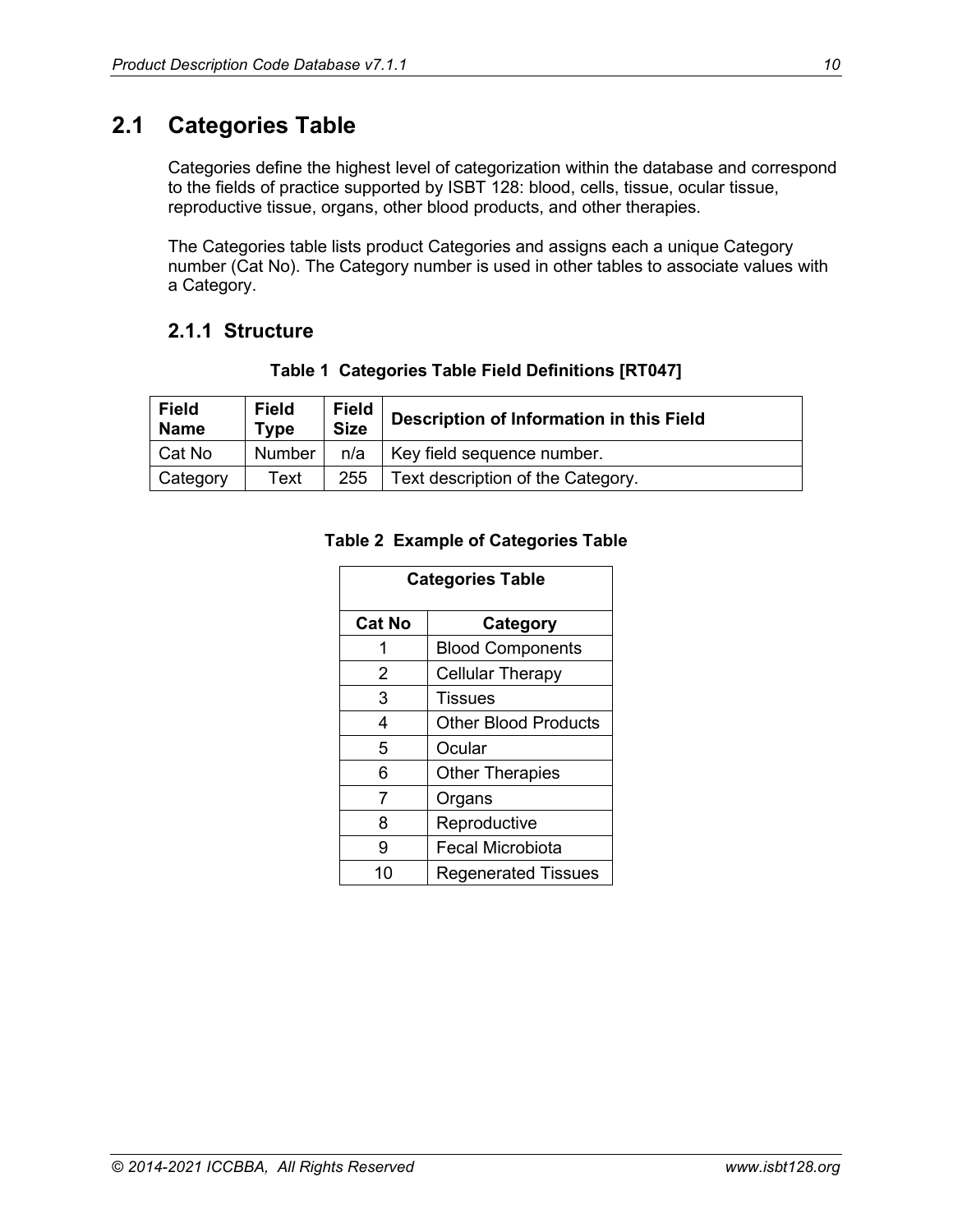# <span id="page-10-0"></span>**2.1.2 Related Tables**

| <b>Table</b>             | <b>Relationship to Categories Table</b>                       |
|--------------------------|---------------------------------------------------------------|
|                          | A foreign key (Category field) in the Subcategories table     |
|                          | maps to the key field (Cat No) in the Categories table.       |
| Subcategories            |                                                               |
|                          | Each Subcategory instance shall map to an instance in the     |
|                          | Categories table.                                             |
|                          | A foreign key (Category field) in the Modifier Category Map   |
| <b>Modifier Category</b> | table maps to the key field (Cat No) in the Categories table. |
| Map                      |                                                               |
|                          | Each Modifier Category Map instance shall map to an           |
|                          | instance in the Categories table.                             |
|                          | A foreign key (Category field) of the Attribute Groups table  |
|                          | maps to the key field (Cat No) in the Categories table.       |
| <b>Attribute Groups</b>  |                                                               |
|                          | Each Attribute Group instance shall map to an instance in     |
|                          | the Categories table.                                         |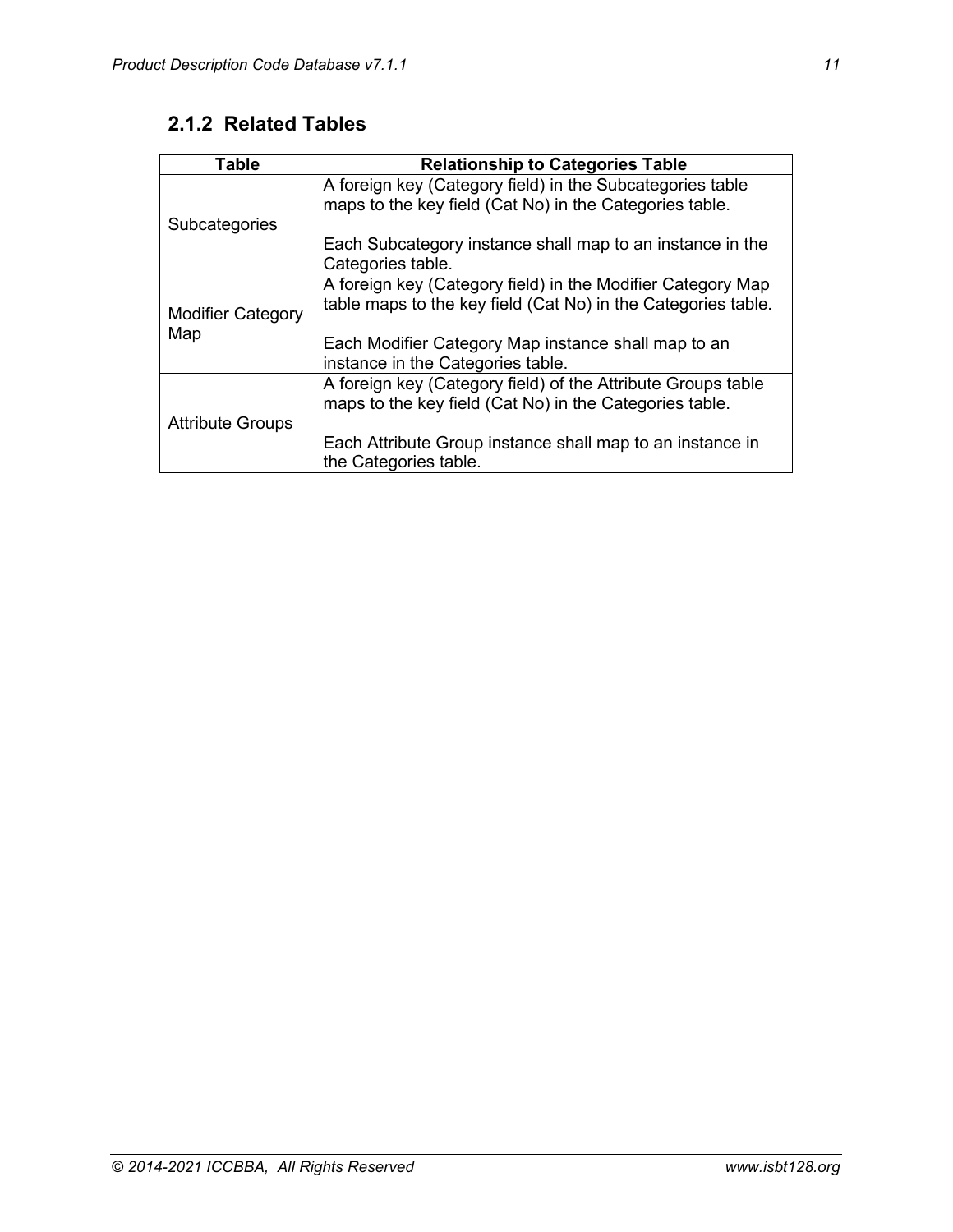# <span id="page-11-0"></span>**2.2 Subcategories Table**

Subcategories define the second level of categorization within the database. Each Subcategory is associated with one Category. However, a Category may have multiple Subcategories.

Use of Subcategories for products could support biovigilance efforts when an adverse event is found, or suspected, to be associated with a particular Subcategory of product.

This level of categorization has not been fully utilized at this stage but provides flexibility for the future.

### <span id="page-11-1"></span>**2.2.1 Structure**

<span id="page-11-3"></span><span id="page-11-2"></span>

| <b>Field Name</b> | <b>Field</b><br><b>Type</b> | <b>Field</b><br><b>Size</b> | Description of Information in this Field |  |
|-------------------|-----------------------------|-----------------------------|------------------------------------------|--|
| Subcat No         | <b>Number</b>               | n/a                         | Key field sequence number.               |  |
| Subcategory       | Text                        | 255                         | Text description of the Subcategory.     |  |
| Category          | Number                      | n/a                         | Foreign key to the Categories table.     |  |

#### **Table 3 Subcategories Table Field Definitions [RT048]**

#### **Table 4 Example of Subcategories Table**

| <b>Subcategories Table</b> |                                  |          |  |
|----------------------------|----------------------------------|----------|--|
| <b>Subcat</b><br>Nο        | <b>Subcategory</b>               | Category |  |
|                            | <b>Blood Components</b>          |          |  |
| 2                          | <b>Cellular Therapy</b>          | 2        |  |
| 3                          | Tissues                          | 3        |  |
| 4                          | <b>Other Blood Products</b><br>4 |          |  |
| 5                          | Ocular                           | 5        |  |
| 6                          | <b>Other Therapies</b><br>6      |          |  |
| 7                          | Organs                           | 7        |  |
| 8                          | Reproductive                     | 8        |  |
| 9                          | <b>Fecal Microbiota</b>          | 9        |  |
| 10                         | <b>Regenerated Tissues</b>       | 10       |  |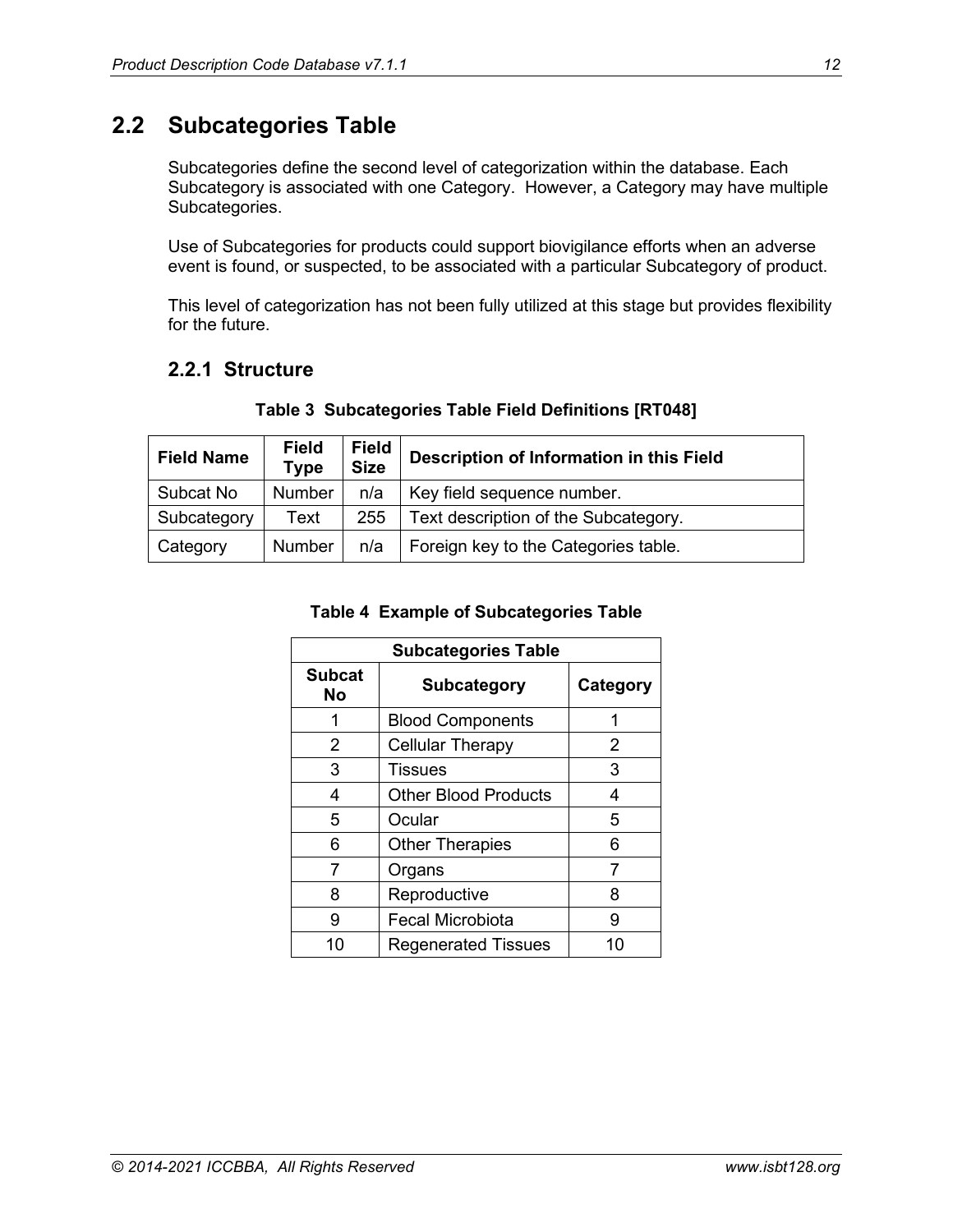| Table          | <b>Relationship to Subcategories Table</b>                                                                      |
|----------------|-----------------------------------------------------------------------------------------------------------------|
|                | A foreign key (Subcategory) in the Classes table maps to a<br>key field (Subcat No) in the Subcategories table. |
| <b>Classes</b> | Each Classes instance shall map to an instance in the<br>Subcategories table.                                   |

#### <span id="page-12-0"></span>**2.2.2 Related Tables**

# <span id="page-12-1"></span>**2.3 Classes Table**

Classes are the third level of categorization of products in the database, and the highest level of description used in labeling. Examples of ISBT 128 Class names are Red Blood Cells; HPC, Cord Blood; Dermis; Cornea; Human Milk; Embryo; and Solvent Detergent Pooled Plasma. Classes support biovigilance efforts when an adverse event is found, or suspected, to be associated with a particular Class of product.

#### <span id="page-12-2"></span>**2.3.1 Structure**

<span id="page-12-3"></span>

| <b>Field Name</b>     | <b>Field</b><br>Type | <b>Field</b><br><b>Size</b> | Description of Information in this Field                                                                       |
|-----------------------|----------------------|-----------------------------|----------------------------------------------------------------------------------------------------------------|
| ClassIdentifier       | Text                 | 5                           | Key field Class number Cxxxx.                                                                                  |
| ClassName             | Text                 | 100                         | Text description of Class.                                                                                     |
| <b>StructuredName</b> | Text                 | 255                         | Structured description of Class. This field is<br>not currently populated.                                     |
| <b>RETIREDATE</b>     | Text                 | 11                          | Date on which the Class was retired. Format is<br>DD MMM YYYY. The field is not populated for<br>active codes. |
| Subcategory           | <b>Number</b>        | n/a                         | Foreign key to the Subcategories table.                                                                        |

#### **Table 5 Classes Table Field Definitions [RT049]**

#### **Table 6 Example of Classes Table**

<span id="page-12-4"></span>

| <b>Classes Table Excerpt</b> |                                         |                       |                              |             |  |  |  |
|------------------------------|-----------------------------------------|-----------------------|------------------------------|-------------|--|--|--|
| <b>ClassIdentifier</b>       | <b>ClassName</b>                        | <b>StructuredName</b> | <b>RETIRE</b><br><b>DATE</b> | Subcategory |  |  |  |
| C0001                        | <b>WHOLE BLOOD</b>                      |                       |                              |             |  |  |  |
| C0002                        | <b>RED BLOOD CELLS</b>                  |                       |                              |             |  |  |  |
| C0003                        | FRESH FROZEN PLASMA                     |                       |                              |             |  |  |  |
| C0004                        | <b>PLASMA</b>                           |                       |                              |             |  |  |  |
| C0005                        | PLATELET-RICH PLASMA                    |                       |                              |             |  |  |  |
| C0006                        | <b>PLATELETS</b>                        |                       |                              |             |  |  |  |
| C0007                        | POOLED PLATELETS                        |                       |                              |             |  |  |  |
| C0008                        | <b>CRYOPRECIPITATE</b>                  |                       |                              |             |  |  |  |
| C0009                        | <b>POOLED</b><br><b>CRYOPRECIPITATE</b> |                       |                              |             |  |  |  |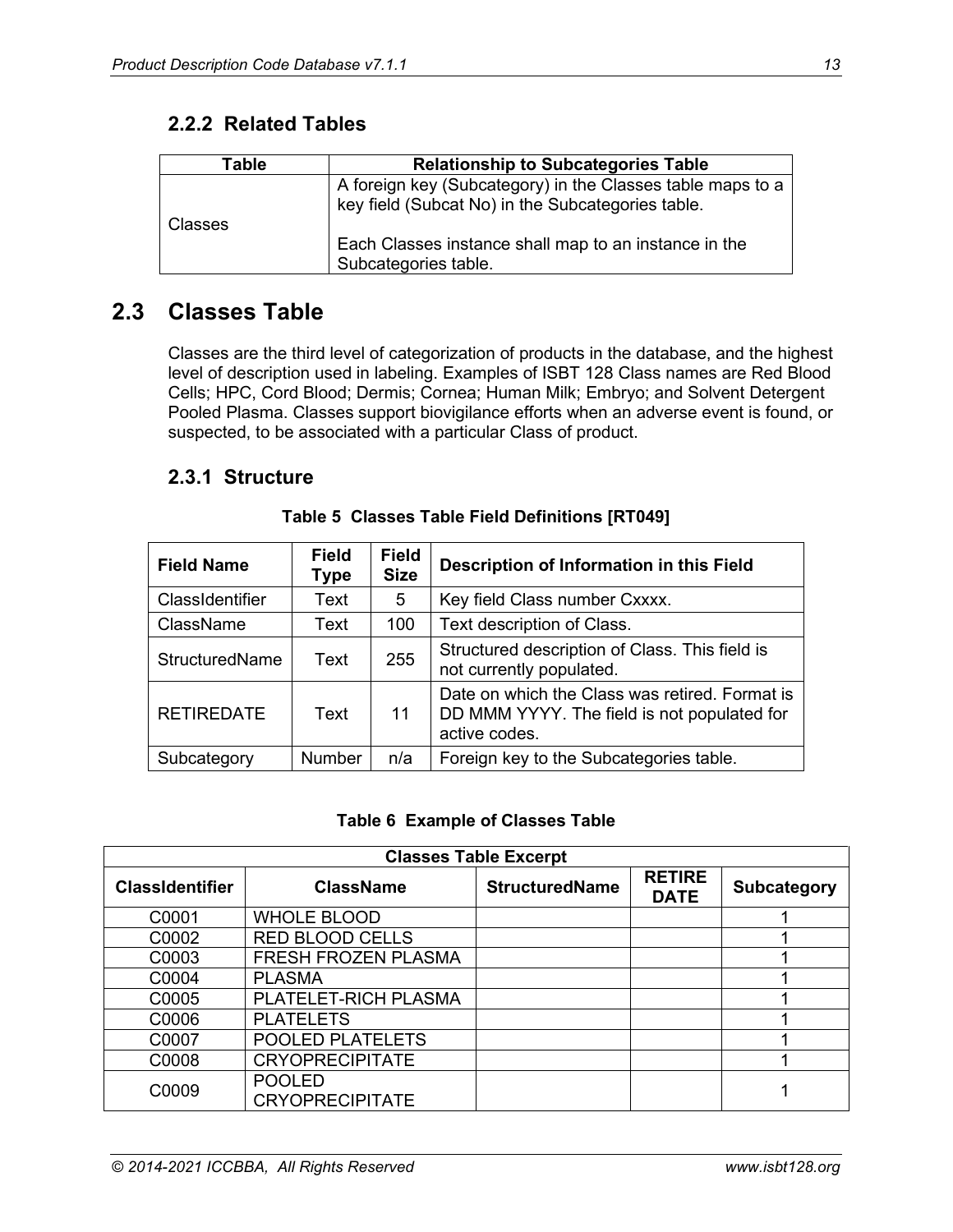| <b>Classes Table Excerpt</b> |                                           |                       |                              |                    |  |  |
|------------------------------|-------------------------------------------|-----------------------|------------------------------|--------------------|--|--|
| <b>ClassIdentifier</b>       | <b>ClassName</b>                          | <b>StructuredName</b> | <b>RETIRE</b><br><b>DATE</b> | <b>Subcategory</b> |  |  |
| C0010                        | <b>GRANULOCYTES</b>                       |                       |                              |                    |  |  |
| C0011                        | <b>POOLED</b><br><b>GRANULOCYTES</b>      |                       |                              |                    |  |  |
| C0012                        | <b>GRANULOCYTES-</b><br><b>PLATELETS</b>  |                       |                              | 1                  |  |  |
| C0013                        | <b>LEUKOCYTES</b>                         |                       |                              | 1                  |  |  |
| C0014                        | POOLED PLASMA                             |                       |                              |                    |  |  |
| C0015                        | PLATELET-RICH BUFFY<br><b>COAT</b>        |                       |                              |                    |  |  |
| C0016                        | POOLED PLATELET-RICH<br><b>BUFFY COAT</b> |                       |                              | 1                  |  |  |
| C0017                        | <b>LYMPHOCYTES</b>                        |                       | 03 MAY<br>2010               | 1                  |  |  |
| C0018                        | <b>MONOCYTES</b>                          |                       | 03 MAY<br>2010               | 1                  |  |  |
| C0019                        | <b>SERUM</b>                              |                       |                              | 1                  |  |  |
| C0020                        | POOLED SERUM                              |                       |                              | 1                  |  |  |
| C0021                        | POOLED FRESH FROZEN<br><b>PLASMA</b>      |                       |                              |                    |  |  |

### <span id="page-13-0"></span>**2.3.2 Related Tables**

| <b>Table</b>                        | <b>Relationship to Classes Table</b>                                                                                                       |
|-------------------------------------|--------------------------------------------------------------------------------------------------------------------------------------------|
| Class Modifier<br>Combinations      | A foreign key (ClassIdentifier) in the Class Modifier<br>Combinations table maps to a key field (ClassIdentifier) in<br>the Classes table. |
|                                     | Each Class Modifier Combinations instance shall map to<br>an instance in the Classes table.                                                |
| <b>Product Description</b><br>Codes | A foreign key (Class Identifier) in the Product Description<br>Codes table maps to a key field (ClassIdentifier) in the<br>Classes table.  |
|                                     | Each Product Description Codes instance shall map to an<br>instance in the Classes table.                                                  |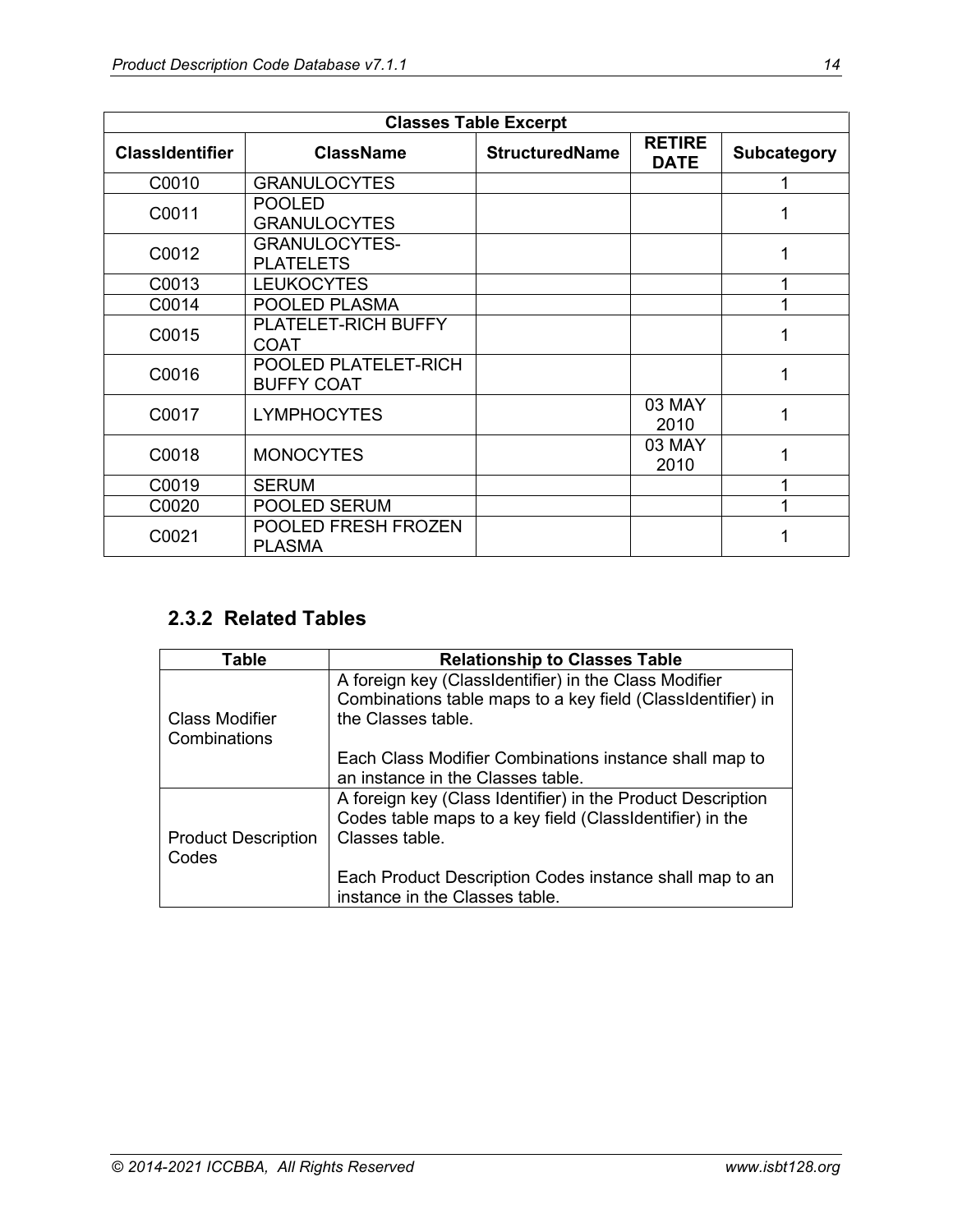# <span id="page-14-0"></span>**2.4 Modifiers Table**

In some Categories of products, Modifiers are applied to Classes in order to provide the next step in describing a product. Examples are Frozen, Thawed, Washed, etc. Modifiers are not used with all Categories of products.

The Modifiers table lists Modifiers and assigns each a unique identifier (ModifierIdentifier). It allows assignment of a retirement date to a Modifier.

#### <span id="page-14-1"></span>**2.4.1 Structure**

<span id="page-14-3"></span>

| <b>Field Name</b>   | <b>Field</b><br><b>Type</b> | <b>Field</b><br><b>Size</b> | Description of Information in this Field                                                                          |  |
|---------------------|-----------------------------|-----------------------------|-------------------------------------------------------------------------------------------------------------------|--|
| ModifierIdentifier  | Text                        | 5                           | Key field Modifier number Mxxxx.                                                                                  |  |
| <b>ModifierName</b> | Text                        | 255                         | Text description of Modifier.                                                                                     |  |
| <b>RETIREDATE</b>   | Text                        | 11                          | Date on which the Modifier was retired. Format<br>is DD MMM YYYY. The field is not populated<br>for active codes. |  |

**Table 7 Modifiers Table Field Definitions [RT050]**

#### **Table 8 Example of Modifiers Table**

<span id="page-14-4"></span>

| <b>Modifiers Table Excerpt</b> |                            |  |  |  |
|--------------------------------|----------------------------|--|--|--|
| <b>ModifierIdentifier</b>      | <b>RETIREDATE</b>          |  |  |  |
| M0000                          |                            |  |  |  |
| M0001                          | Washed                     |  |  |  |
| M0002                          | Frozen                     |  |  |  |
| M0003                          | Frozen Rejuvenated         |  |  |  |
| M0004                          | Deglycerolized             |  |  |  |
| M0005                          | Deglycerolized Rejuvenated |  |  |  |

### <span id="page-14-2"></span>**2.4.2 Related Tables**

| Table                               | <b>Relationship to Modifiers Table</b>                                                                                                             |
|-------------------------------------|----------------------------------------------------------------------------------------------------------------------------------------------------|
| Class Modifier<br>Combinations      | A foreign key (ModifierIdentifier) in the Class Modifier<br>Combinations table maps to a key field (ModifierIdentifier)<br>in the Modifiers table. |
|                                     | Each Class Modifier Combinations instance shall map to<br>an instance in the Modifiers table.                                                      |
| <b>Product Description</b><br>Codes | A foreign key (Modifier Identifier) in the Product<br>Description Codes table maps to a key field<br>(ModifierIdentifier) in the Modifiers table.  |
|                                     | Each Product Description Codes instance shall map to an<br>instance in the Modifiers table.                                                        |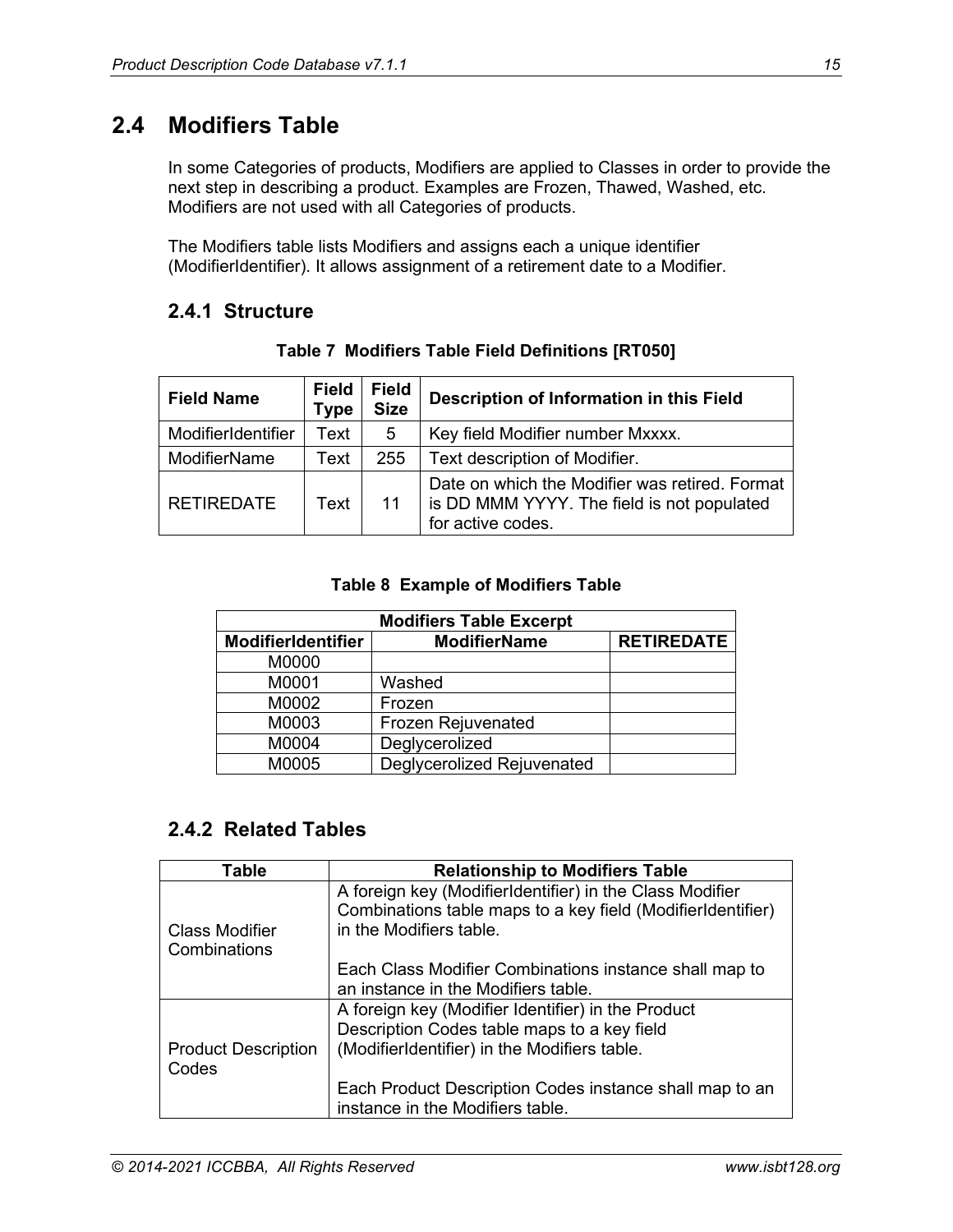| Table                           | <b>Relationship to Modifiers Table</b>                                                                                       |
|---------------------------------|------------------------------------------------------------------------------------------------------------------------------|
| <b>Modifier Category</b><br>Map | A foreign key (Modifier) in the Modifier Category Map<br>maps to a key field (ModifierIdentifier) in the Modifiers<br>table. |
|                                 | Each Modifier Category Map instance shall map to an<br>instance in the Modifiers table.                                      |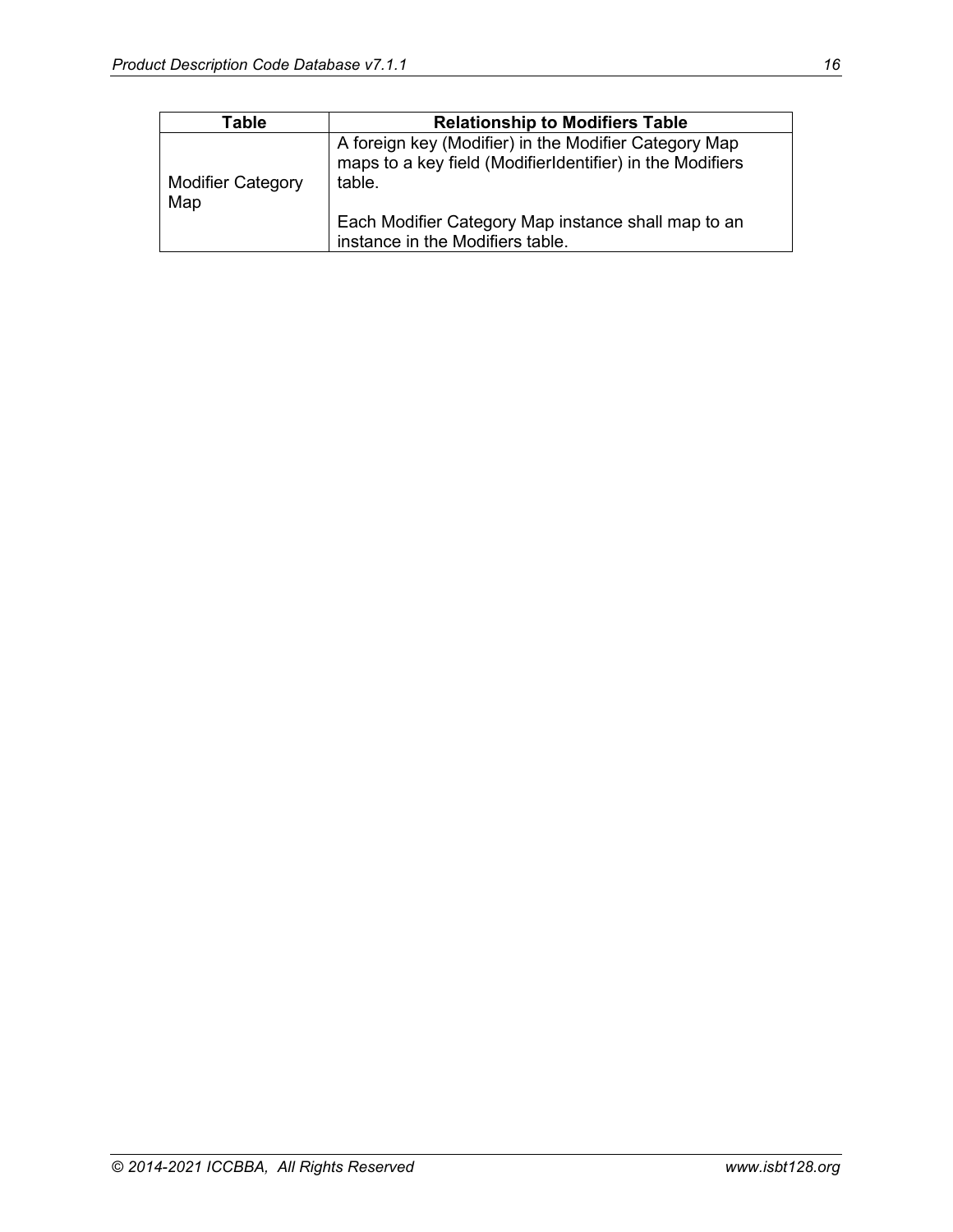# <span id="page-16-0"></span>**2.5 Class Modifier Combinations Table**

Each Class/Modifier combination is uniquely identified in this table. A Class/Modifier combination includes the combination of a Class with a null Modifier. Additionally, more than one modifier characteristic may be required to describe a product (e.g., Washed Apheresis RED BLOOD CELLS). In such cases, the combination is treated as a single Modifier (e.g., Washed Apheresis is treated as a single Modifier with its own ModifierIdentifier).

The Class Modifier Combinations table assigns each combination a ClassIdentifier and ModifierIdentifier.

### <span id="page-16-1"></span>**2.5.1 Structure**

<span id="page-16-3"></span>

| <b>Field Name</b>  | <b>Field</b><br><b>Type</b> | <b>Field</b><br><b>Size</b> | Description of Information in this Field                                                                                            |
|--------------------|-----------------------------|-----------------------------|-------------------------------------------------------------------------------------------------------------------------------------|
| ClassIdentifier    | Text                        | 5                           | Key field Class number Cxxxx. Foreign key to Classes<br>table.                                                                      |
| ModifierIdentifier | Text                        | 5                           | Key field Modifier number Mxxxx. Foreign key to<br>Modifiers table.                                                                 |
| Name               | Text                        | 210                         | Text description of Class-Modifier combination.                                                                                     |
| <b>RETIREDATE</b>  | Text                        | 11                          | Date on which the Class-Modifier combination was<br>retired. Format is DD MMM YYYY. The field is not<br>populated for active codes. |

#### **Table 9 Class Modifier Combinations Table Field Definitions [RT051]**

#### **Table 10 Example of Class Modifier Combinations table**

<span id="page-16-4"></span>

| <b>Class Modifier Combinations Table Example</b> |                           |                                          |                   |  |  |  |  |
|--------------------------------------------------|---------------------------|------------------------------------------|-------------------|--|--|--|--|
| <b>ClassIdentifier</b>                           | <b>ModifierIdentifier</b> | <b>Name</b>                              | <b>RETIREDATE</b> |  |  |  |  |
| C0004                                            | M0000                     | <b>PLASMA</b>                            |                   |  |  |  |  |
| C0004                                            | M0007                     | <b>Apheresis PLASMA</b>                  |                   |  |  |  |  |
| C0004                                            | M0008                     | <b>Thawed PLASMA</b>                     |                   |  |  |  |  |
| C0004                                            | M0009                     | <b>Thawed Apheresis</b><br><b>PLASMA</b> |                   |  |  |  |  |
| C0004                                            | M0010                     | <b>Liquid PLASMA</b>                     |                   |  |  |  |  |
| C0004                                            | M0013                     | <b>Liquid Apheresis</b><br><b>PLASMA</b> |                   |  |  |  |  |

# <span id="page-16-2"></span>**2.6 Attribute Groups Table**

The Attribute Groups table contains an entry for each Attribute Group, assigns each a unique identifier (GroupIdentifier), and associates it with a Category. It allows the assignment of a retirement date to an Attribute Group.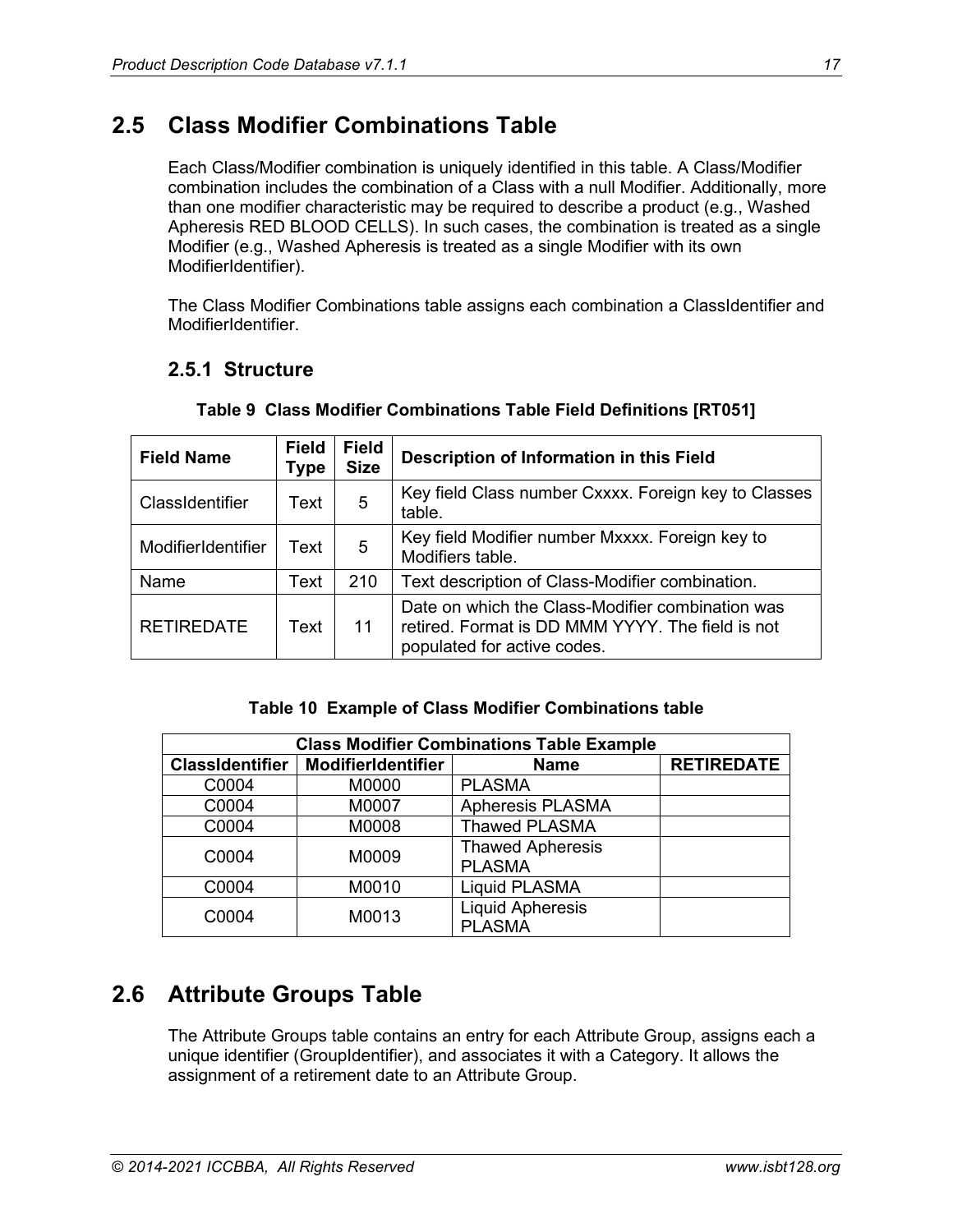### <span id="page-17-0"></span>**2.6.1 Structure**

<span id="page-17-2"></span>

| <b>Field Name</b> | <b>Field</b><br>Type | <b>Field</b><br><b>Size</b> | Description of Information in this Field                                                                                 |  |
|-------------------|----------------------|-----------------------------|--------------------------------------------------------------------------------------------------------------------------|--|
| GroupIdentifier   | Text                 | 5                           | Key field, sequentially assigned group number in the<br>format Vxxxx.                                                    |  |
| GroupName         | Text                 | 100                         | Text description of the Attribute Group.                                                                                 |  |
| <b>RetireDate</b> | Text                 | 11                          | Date on which the Attribute Group was retired. Format<br>is DD MMM YYYY. The field is not populated for active<br>codes. |  |
| Category          | <b>Number</b>        | n/a                         | Foreign key to the Categories table.                                                                                     |  |

**Table 11 Attribute Groups Table Field Definitions [RT052]**

#### **Table 12 Example of Attribute Groups Table**

<span id="page-17-3"></span>

| <b>Attribute Groups Table Excerpt</b> |                            |             |  |  |  |  |
|---------------------------------------|----------------------------|-------------|--|--|--|--|
| <b>GroupIdentifier</b>                | Category                   |             |  |  |  |  |
| V0021                                 | <b>Method of Treatment</b> |             |  |  |  |  |
| V0022                                 | Hematocrit                 |             |  |  |  |  |
| V0023                                 | <b>Platelet Count</b>      | 01 SEP 2009 |  |  |  |  |
| V0024                                 | Monitoring                 |             |  |  |  |  |
| V0025                                 | Donor Exposure             |             |  |  |  |  |

### <span id="page-17-1"></span>**2.6.2 Related Tables**

| Table                   | <b>Relationship to Attribute Groups Table</b>                                                                                     |
|-------------------------|-----------------------------------------------------------------------------------------------------------------------------------|
| <b>Attribute Values</b> | A foreign key (ATTRGRP) in the Attributes Values table<br>maps to a key field (GroupIdentifier) in the Attribute<br>Groups table. |
|                         | Each Attribute Values instance shall map to an instance in<br>the Attribute Groups table.                                         |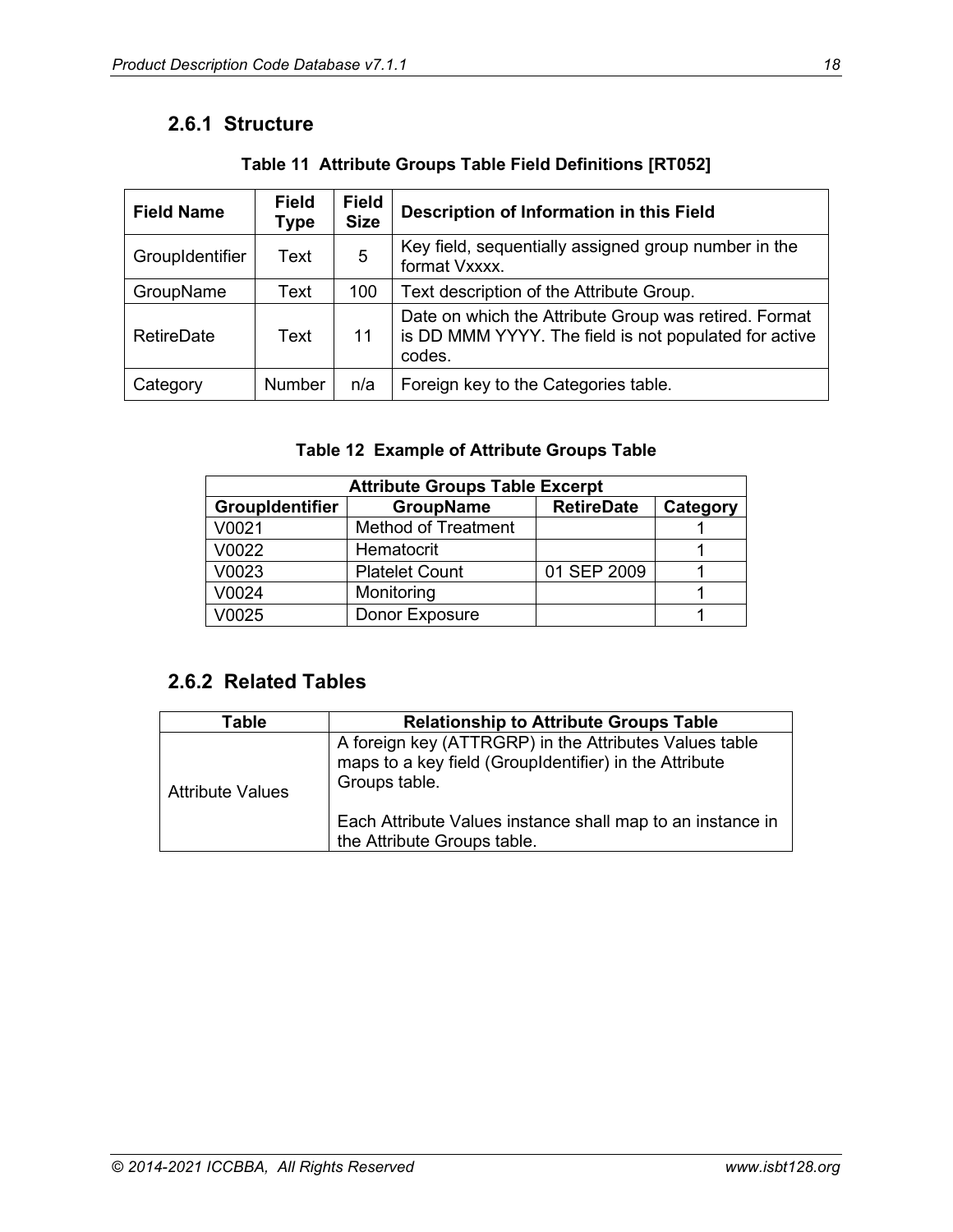# <span id="page-18-0"></span>**2.7 Attribute Values Table**

The Attribute Values table allows each Attribute to be associated with an Attribute Group. The Attribute Values table lists all Attribute variables, assigns each a unique Attribute formula (UNIQUE ATTRFORM), and associates it with the appropriate Attribute Group. The table indicates whether the Attribute is a core condition or if it is the default value for the group.

#### <span id="page-18-1"></span>**2.7.1 Structure**

<span id="page-18-2"></span>

| <b>Field Name</b>                | <b>Field</b><br>Type | <b>Field</b><br><b>Size</b> | Description of Information in this Field                                                                                 |
|----------------------------------|----------------------|-----------------------------|--------------------------------------------------------------------------------------------------------------------------|
| <b>UNIQUE</b><br><b>ATTRFORM</b> | Text                 | 8                           | Key field that uniquely identifies the Attribute Value as a<br>combination of group and value.                           |
| <b>ATTRGRP</b>                   | Text                 | 5                           | Foreign key to the Attribute Groups table.                                                                               |
| <b>Attribute Text</b>            | Text                 | 50                          | Text description of the Attribute Value.                                                                                 |
| <b>CORE</b><br><b>CONDITION</b>  | Yes/No               | n/a                         | A yes/no field that indicates if the value is a core condition<br>value.                                                 |
| <b>DEFAULT</b>                   | Yes/No               | n/a                         | A yes/no field that indicates if the value is the default<br>value for the Attribute Group.                              |
| <b>Retire Date</b>               | Text                 | 11                          | Date on which the Attribute Value was retired. Format is<br>DD MMM YYYY. The field is not populated for active<br>codes. |

#### **Table 13 Attribute Values Table Field Definitions [RT053]**

#### **Table 14 Examples of Attribute Values Table**

<span id="page-18-3"></span>

| <b>Attribute Values Table Excerpt</b> |                           |                       |                                 |                |                              |  |
|---------------------------------------|---------------------------|-----------------------|---------------------------------|----------------|------------------------------|--|
| <b>UNIQUE</b><br><b>ATTRFORM</b>      | <b>ATTR</b><br><b>GRP</b> | <b>Attribute Text</b> | <b>CORE</b><br><b>CONDITION</b> | <b>DEFAULT</b> | <b>Retire</b><br><b>Date</b> |  |
| V0001011                              | V0001                     | CP2D/450mL/refg       | Yes                             | No             |                              |  |
| V0001012                              | V0001                     | CP2D/500mL/refg       | Yes                             | <b>No</b>      |                              |  |
| V0001013                              | V0001                     | CP2D/XX/refg          | Yes                             | No             |                              |  |
| V0001014                              | V0001                     | CP2DA/450mL/refg      | Yes                             | No             | 13 DEC<br>2011               |  |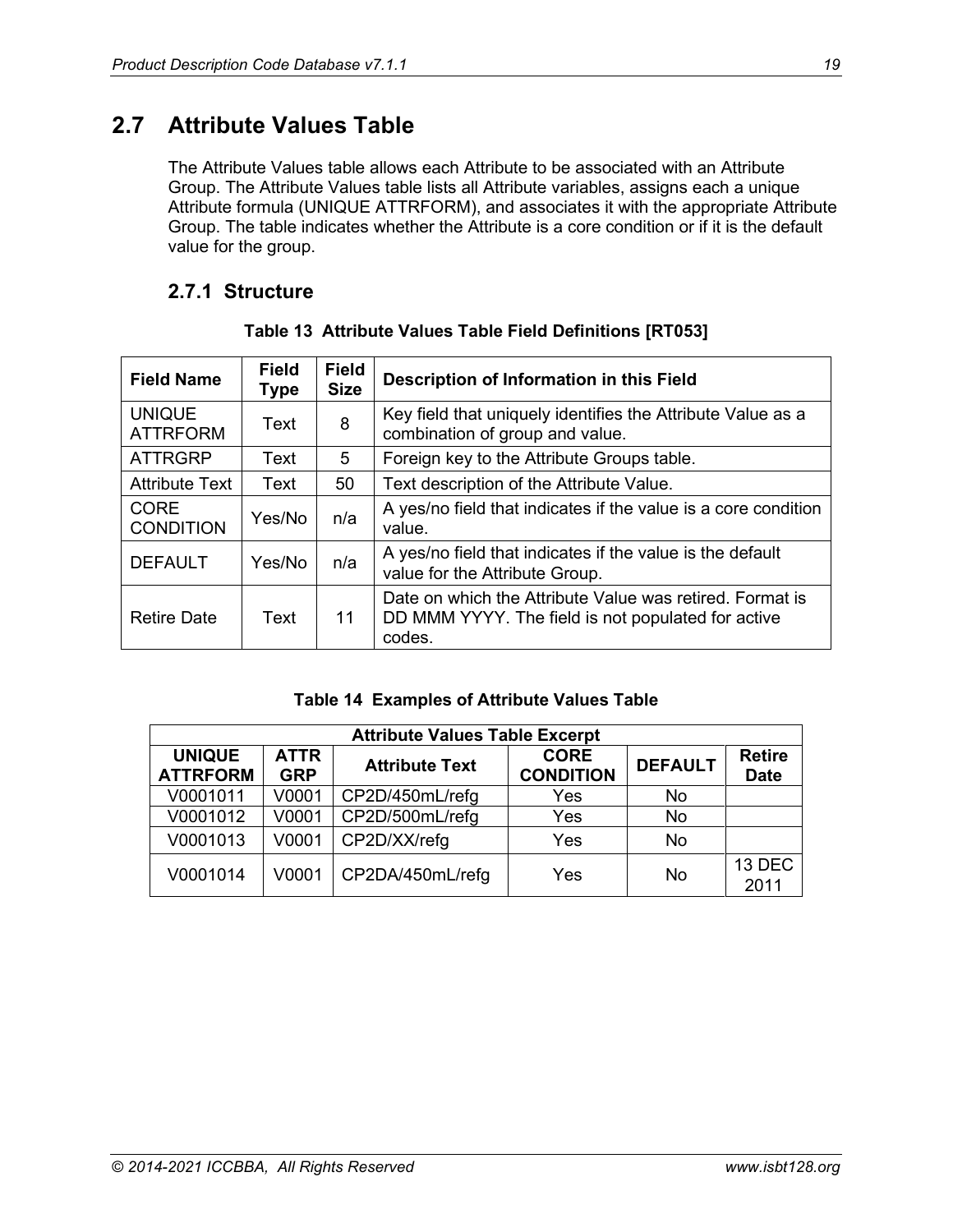# <span id="page-19-0"></span>**2.7.2 Related Tables**

| Table                           | <b>Relationship to Attribute Values Table</b>                                                                                                |
|---------------------------------|----------------------------------------------------------------------------------------------------------------------------------------------|
| <b>Product Attribute</b><br>Map | A foreign key (attributevalue) in the Product Attribute Map<br>table maps to a key field (UNIQUE ATTRFORM) in the<br>Attribute Values table. |
|                                 | Each Product Attribute Map instance shall map to an<br>instance in the Attribute Values table.                                               |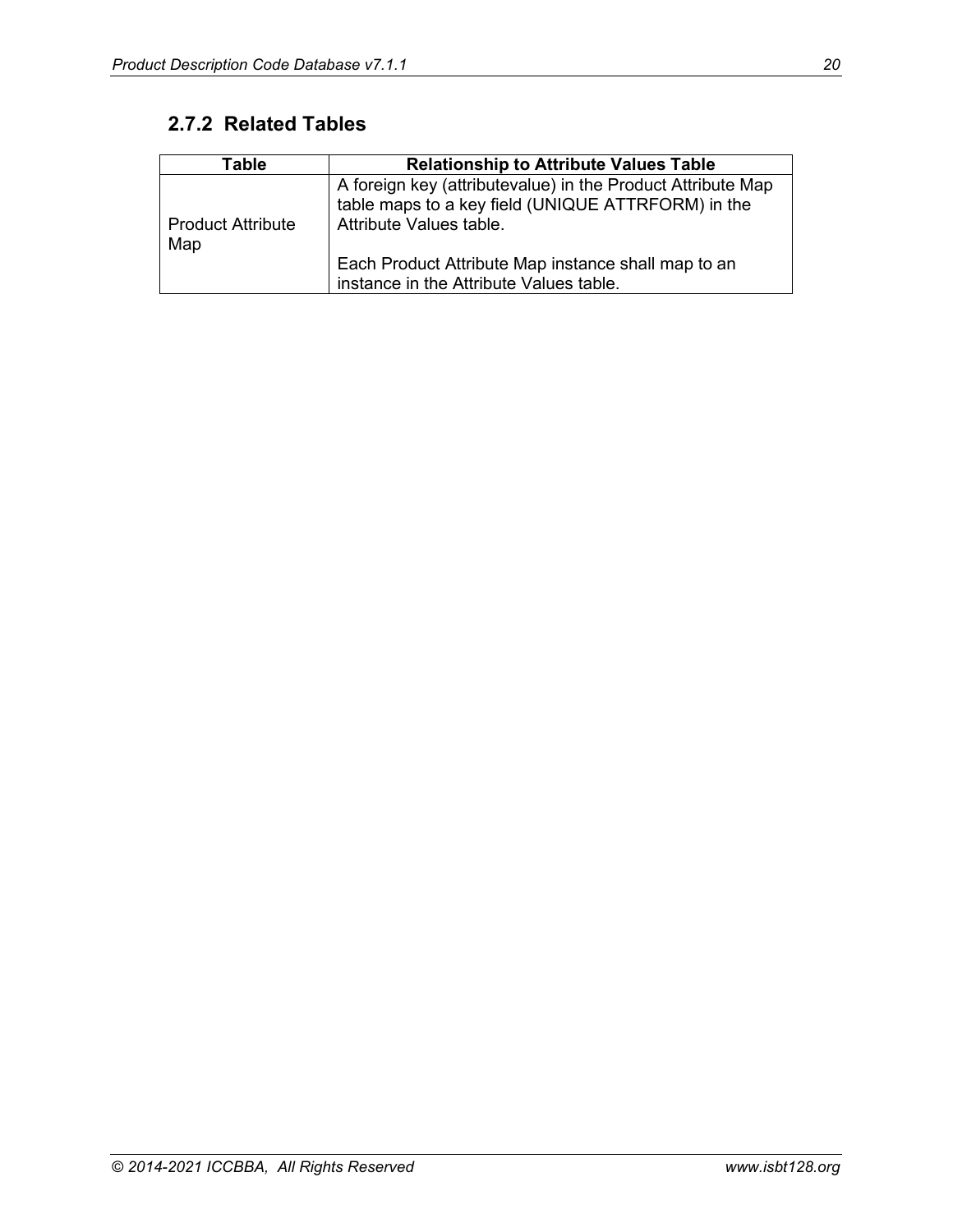# <span id="page-20-0"></span>**2.8 Product Description Codes Table**

The Product Description Codes table lists Product Descriptions and assigns each a unique code (PRODDESCRIPCODE) and a unique Product Formula. The Product Description code plays a critical role in product traceability and labeling.

### <span id="page-20-1"></span>**2.8.1 Structure**

<span id="page-20-2"></span>

| <b>Field Name</b>                 | <b>Field</b><br>Type | <b>Field</b><br>Size | Description of Information in this Field                                                                                             |
|-----------------------------------|----------------------|----------------------|--------------------------------------------------------------------------------------------------------------------------------------|
| <b>PRODDESCRIP</b><br><b>CODE</b> | Text                 | 5                    | Key field that uniquely identifies the<br>product.                                                                                   |
| <b>Class Identifier</b>           | Text                 | 5                    | Foreign key to the Classes table.                                                                                                    |
| Modifier Identifier               | Text                 | 5                    | Foreign key to the Modifiers table.                                                                                                  |
| PRODDESCRIP0                      | Text                 | 254                  | Text description of the product including<br>Modifier(s), Class, and Attribute Value(s).                                             |
| <b>CODEDATE</b>                   | Text                 | 11                   | Date the product was entered into the<br>database. Format is DD MMM YYYY.                                                            |
| PRODDESCRIP1                      | Text                 | 254                  | Blank field for use at the national level.                                                                                           |
| <b>RETIREDATE</b>                 | Text                 | 11                   | Date on which the Product Description<br>code was retired. Format is DD MMM<br>YYYY. The field is not populated for active<br>codes. |
| <b>Product Formula</b>            | Text                 | 255                  | Formula derived from Class, Modifier, and<br>Attribute Value identifiers.                                                            |

**Table 15 Product Description Codes Table Field Definitions [RT054]**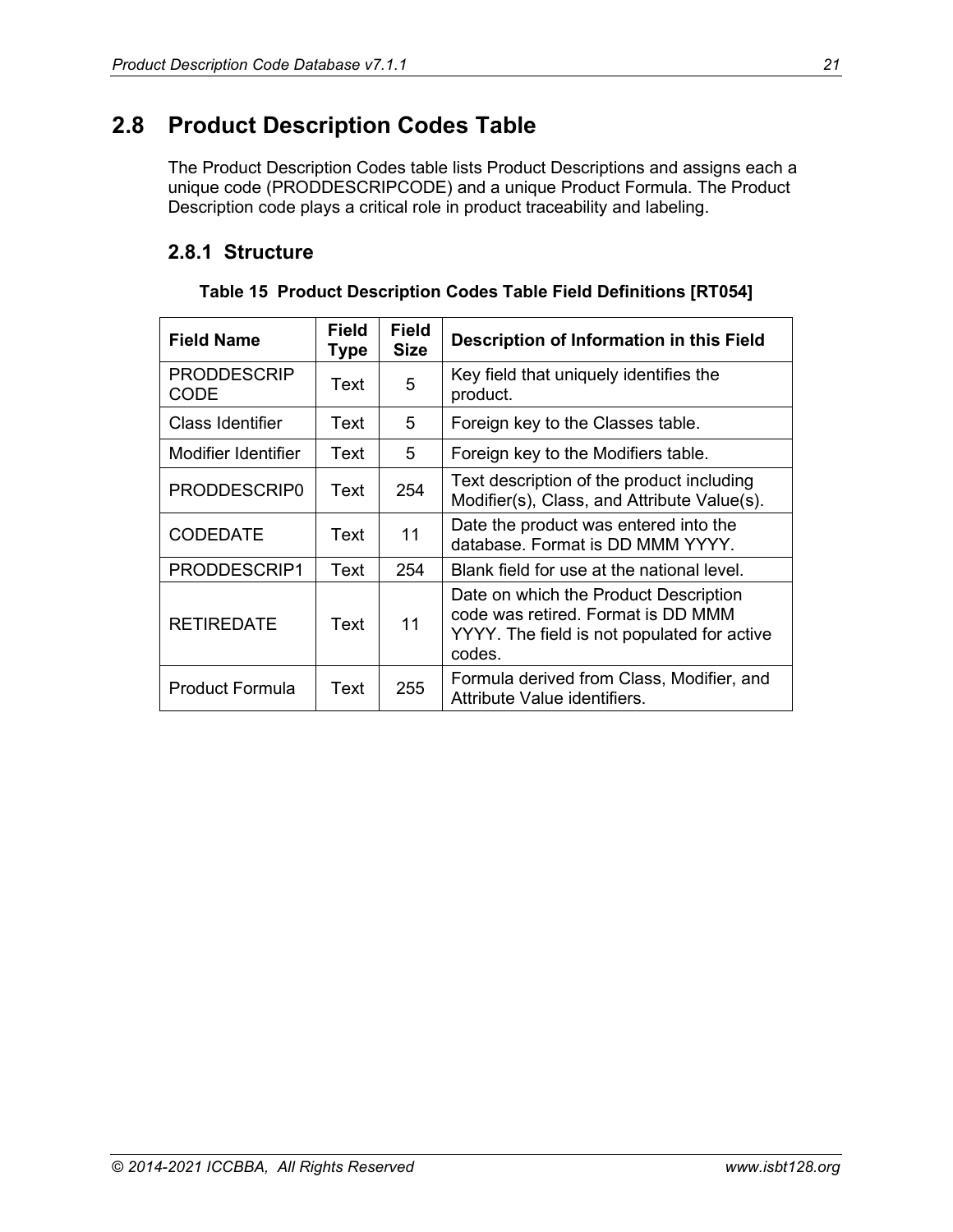<span id="page-21-0"></span>

| <b>Product Description Codes Table Example</b> |                                   |                                      |                                                             |                            |                                |                              |                                                    |
|------------------------------------------------|-----------------------------------|--------------------------------------|-------------------------------------------------------------|----------------------------|--------------------------------|------------------------------|----------------------------------------------------|
| <b>PROD</b><br><b>DESCRIP</b><br><b>CODE</b>   | <b>Class</b><br><b>Identifier</b> | <b>Modifier</b><br><b>Identifier</b> | <b>PRODDESCRIP0</b>                                         | <b>CODE</b><br><b>DATE</b> | <b>PROD</b><br><b>DESCRIP1</b> | <b>RETIRE</b><br><b>DATE</b> | <b>Product</b><br><b>Formula</b>                   |
| E2684                                          | C0004                             | M0008                                | Thawed PLASMAI<br>CPD/XX/refg                               | 19<br>JUL<br>1996          |                                |                              | C0004-M0008-<br>V0001006                           |
| S1122                                          | C0045                             | M0000                                | HPC, MARROW <br>NS/XX/<=-150C 10%<br>DMSO Cryopreserved     | 17<br>JUL<br>2007          |                                |                              | C0045-M0000-<br>V0002029-<br>V0045003-<br>V0050005 |
| T0332                                          | C0217                             | M0000                                | <b>TENDON, GRACILIS</b><br><b> Frozen Antibiotics</b>       | 14<br><b>SEP</b><br>2012   |                                |                              | C0217-M0000-<br>V0061002-<br>V0066007              |
| X0004                                          | C0285                             | M0000                                | SOLVENT DETERGENT<br>POOLED PLASMA<br>$ NS/NS/\leq -18C/AB$ | 01<br><b>FEB</b><br>2008   |                                |                              | C0285-M0000-<br>V0003001-<br>V0076005              |
| V0003                                          | C0279                             | M0000                                | <b>CORNEA</b> Right<br>Hypothermic storage                  | 10<br><b>AUG</b><br>2012   |                                |                              | C0279-M0000-<br>V0070003-<br>V0071003              |
| M0001                                          | C0022                             | M0000                                | HUMAN MILK  <= - 30C <br>Pasteurized<br>For nutritional use | 14<br><b>SEP</b><br>2012   |                                |                              | C0022-M0000-<br>V0026003-<br>V0027003-<br>V0028003 |

|  |  |  |  | Table 16 Example of Product Description Codes Table |
|--|--|--|--|-----------------------------------------------------|
|--|--|--|--|-----------------------------------------------------|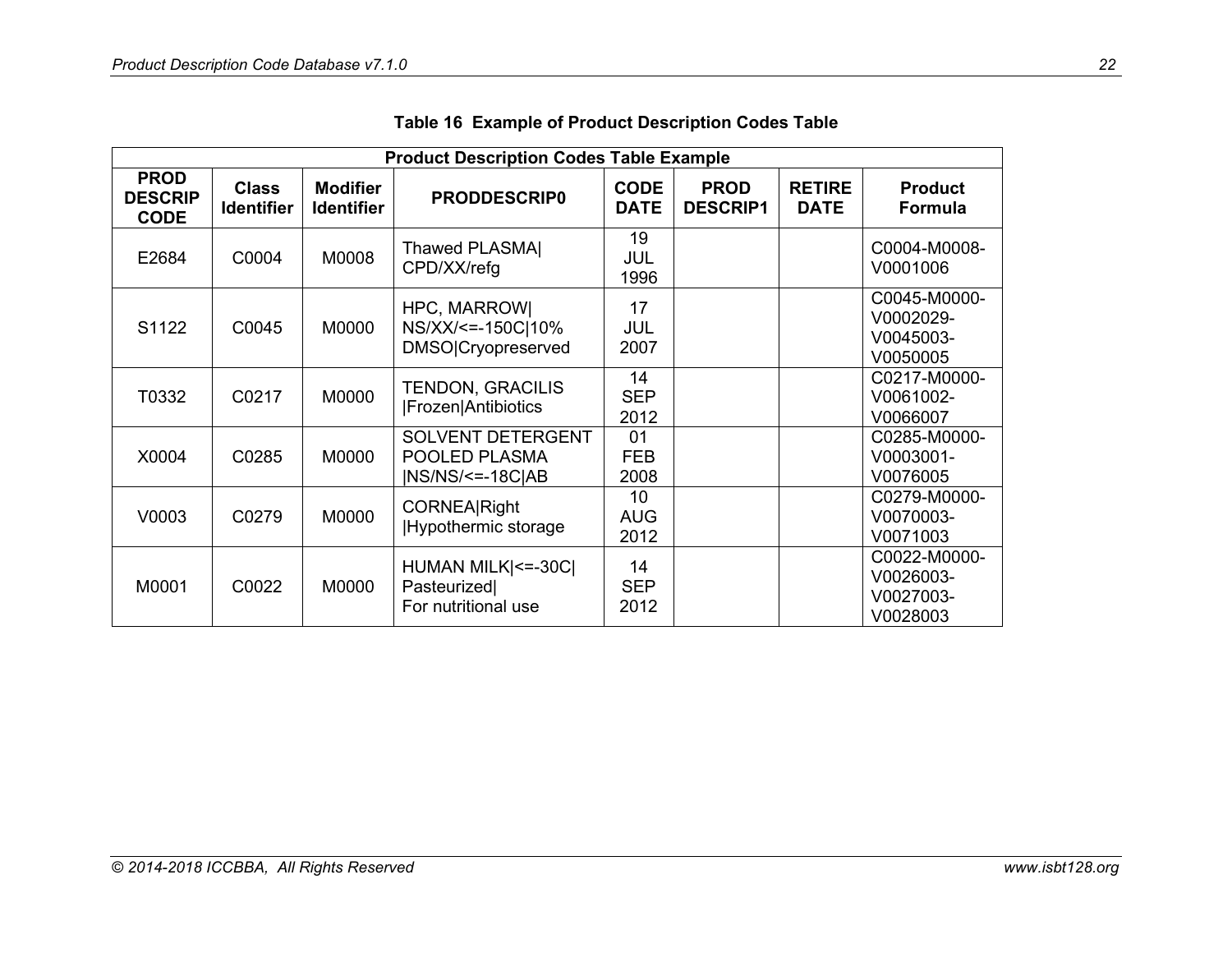# <span id="page-22-0"></span>**2.8.2 Related Tables**

| Table                           | <b>Relationship to Product Description Codes Table</b>                                                                                                 |
|---------------------------------|--------------------------------------------------------------------------------------------------------------------------------------------------------|
| <b>Product Attribute</b><br>Map | A foreign key (proddescripcode) in the Product Attribute<br>Map table maps to a key field (PRODDESCRIPCODE) in<br>the Product Description Codes table. |
|                                 | Each Product Attribute Map instance shall map to an<br>instance in the Product Description Codes table.                                                |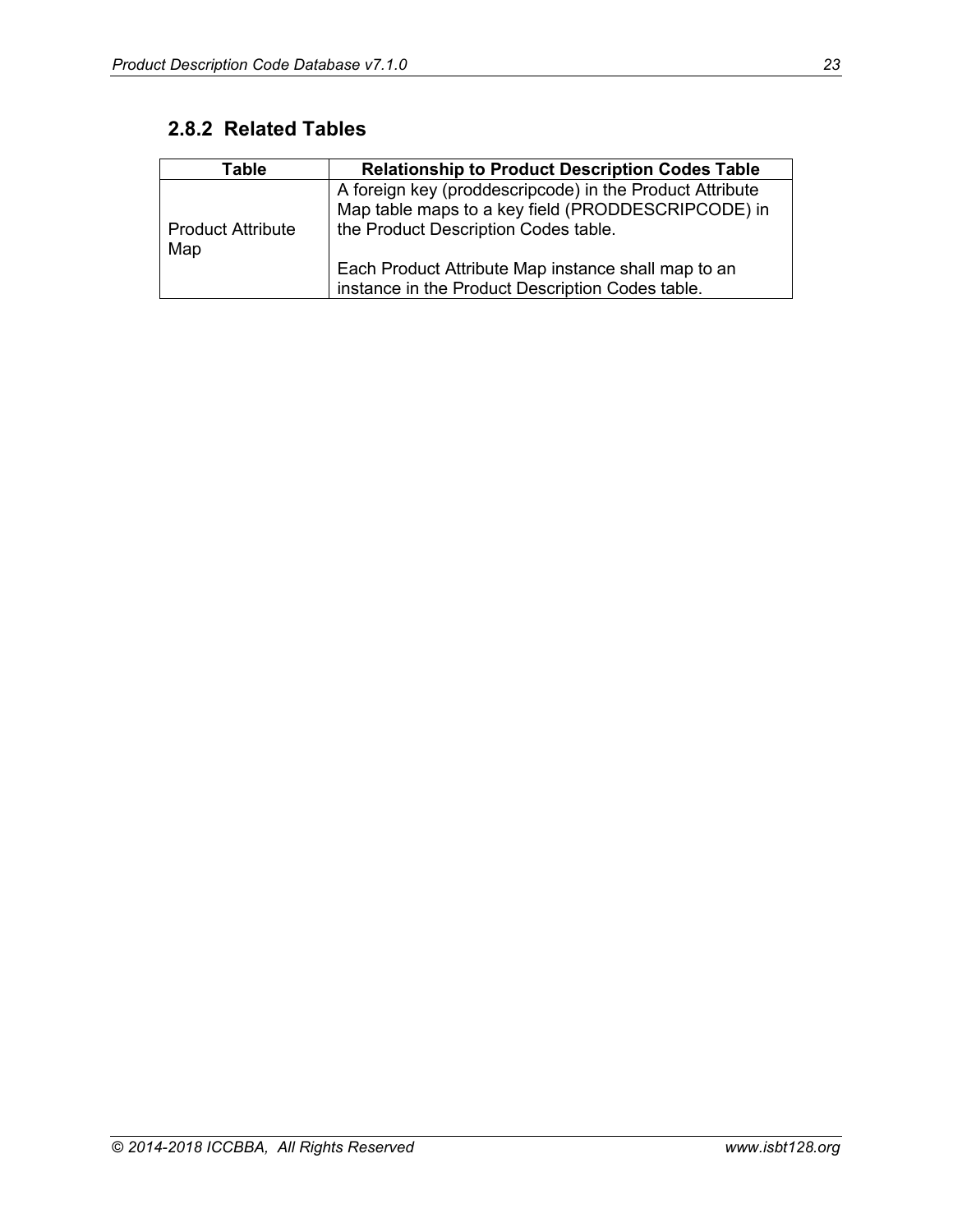# <span id="page-23-0"></span>**2.9 Version Table**

The Version table identifies the version number of the product database and the date it was published.

#### **Table 17 Version Table Field Definitions [RT028]**

<span id="page-23-2"></span><span id="page-23-1"></span>

| <b>Field Name</b>     | <b>Field Type</b> | <b>Field Size</b> | Description of Information in this Field             |
|-----------------------|-------------------|-------------------|------------------------------------------------------|
| <b>Version Number</b> | Text              | 50                | The version number of the product database.          |
| Date                  | Text              | 11                | The date issued. The format is DD MMM<br><b>YYYY</b> |

#### **Table 18 Example of Version Table**

| <b>Version Table</b> |             |  |  |
|----------------------|-------------|--|--|
| <b>Version</b>       | <b>Date</b> |  |  |
| <b>Number</b>        |             |  |  |
| 7 N N                | 03 JAN 2017 |  |  |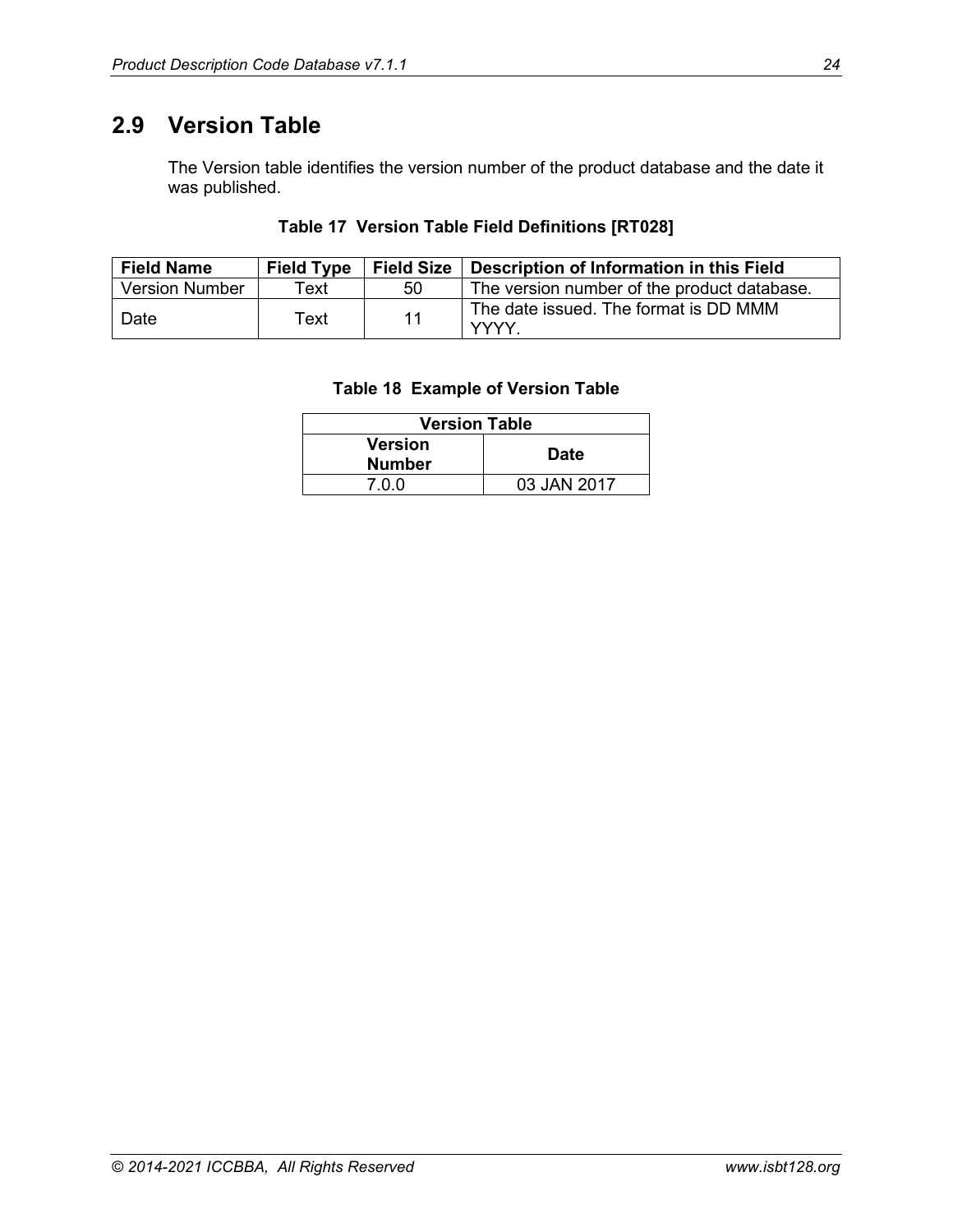# **3 Mapping Tables in the Database**

<span id="page-24-0"></span>Some of the database tables do not provide any additional data codes or formulas but are needed for creating associations (or maps) between tables.

# <span id="page-24-1"></span>**3.1 Modifier Category Map Table**

The Modifier Category Map table creates the association between Modifiers and their appropriate Categories. The association is created by mapping the Category number identifier to Modifier identifiers. The Modifier Category Map table has an entry for each Category-Modifier combination in use. The same Modifier can apply to multiple Categories. A single Category can also have multiple Modifiers.

#### <span id="page-24-2"></span>**3.1.1 Structure**

<span id="page-24-4"></span><span id="page-24-3"></span>

| <b>Field Name</b> | <b>Field</b><br><b>Type</b> | <b>Field</b><br><b>Size</b> | Description of Information in this Field |
|-------------------|-----------------------------|-----------------------------|------------------------------------------|
| Modifier          | Text                        | 5                           | Foreign key to the Modifiers table.      |
| Category          | <b>Number</b>               | n/a                         | Foreign key to the Categories table.     |

#### **Table 19 Modifier Category Map Table Field Definitions [RT055]**

#### **Table 20 Example of Modifier Category Map Table**

|                 | <b>Modifier Category Map Table Example</b> |
|-----------------|--------------------------------------------|
| <b>Modifier</b> | Category                                   |
| M0001           |                                            |
| M0008           |                                            |
| M0008           |                                            |
| M0021           |                                            |
| M0042           |                                            |